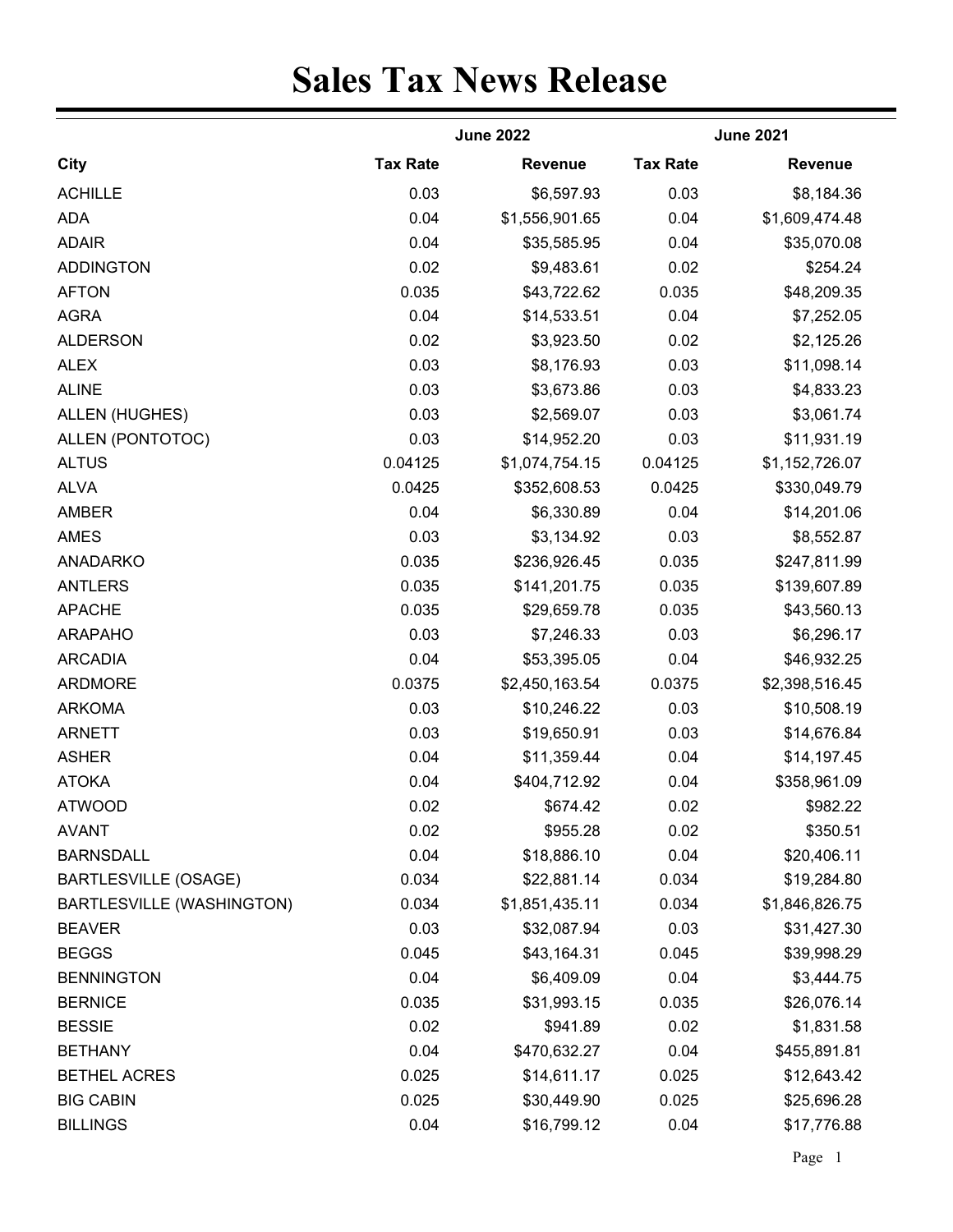|                               | <b>June 2022</b> |                | <b>June 2021</b> |                |
|-------------------------------|------------------|----------------|------------------|----------------|
| City                          | <b>Tax Rate</b>  | <b>Revenue</b> | <b>Tax Rate</b>  | <b>Revenue</b> |
| <b>BINGER</b>                 | 0.04             | \$30,250.90    | 0.04             | \$27,966.39    |
| <b>BIXBY (TULSA)</b>          | 0.0405           | \$1,651,359.85 | 0.0405           | \$1,462,038.65 |
| <b>BIXBY (WAGONER)</b>        | 0.0405           | \$69,489.28    | 0.0405           | \$37,292.34    |
| <b>BLACKWELL</b>              | 0.05             | \$267,083.43   | 0.05             | \$300,783.87   |
| <b>BLAIR</b>                  | 0.03             | \$16,075.80    | 0.03             | \$19,135.18    |
| <b>BLANCHARD (GRADY)</b>      | 0.04             | \$46,823.45    | 0.04             | \$38,164.00    |
| <b>BLANCHARD (MCCLAIN)</b>    | 0.04             | \$321,621.66   | 0.04             | \$278,660.29   |
| <b>BLUEJACKET</b>             | 0.02             | \$2,437.34     | 0.02             | \$1,209.89     |
| <b>BOISE CITY</b>             | 0.03             | \$32,447.31    | 0.03             | \$35,107.32    |
| <b>BOKCHITO</b>               | 0.04             | \$20,391.98    | 0.04             | \$16,623.23    |
| <b>BOKOSHE</b>                | 0.04             | \$7,883.24     | 0.03             | \$5,052.49     |
| <b>BOLEY</b>                  | 0.05             | \$7,796.56     | 0.05             | \$12,096.15    |
| <b>BOSWELL</b>                | 0.03             | \$19,550.47    | 0.03             | \$23,509.05    |
| <b>BOWLEGS</b>                | 0.03             | \$3,862.13     | 0.03             | \$2,555.07     |
| <b>BOYNTON</b>                | 0.02             | \$996.79       | 0.02             | \$2,555.55     |
| <b>BRADLEY</b>                | 0.03             | \$2,839.80     | 0.03             | \$937.38       |
| <b>BRAGGS</b>                 | 0.03             | \$2,793.50     | 0.03             | \$2,209.52     |
| <b>BRAMAN</b>                 | 0.04             | \$15,358.77    | 0.03             | \$6,733.32     |
| <b>BRAY</b>                   | 0.01             | \$3,441.95     | 0.01             | \$1,929.76     |
| <b>BRIDGEPORT</b>             | 0.03             | \$430.07       | 0.03             | \$531.00       |
| <b>BRISTOW</b>                | 0.05             | \$358,379.53   | 0.04             | \$319,303.64   |
| <b>BROKEN ARROW (TULSA)</b>   | 0.0355           | \$4,861,535.11 | 0.0355           | \$4,679,399.43 |
| <b>BROKEN ARROW (WAGONER)</b> | 0.0355           | \$722,783.33   | 0.0355           | \$671,991.95   |
| <b>BROKEN BOW</b>             | 0.03             | \$483,578.84   | 0.03             | \$435,084.27   |
| <b>BUFFALO</b>                | 0.03             | \$18,641.60    | 0.03             | \$21,933.85    |
| <b>BURBANK</b>                | 0.02             | \$556.05       | 0.02             | \$400.52       |
| <b>BURLINGTON</b>             | 0.01             | \$897.61       | 0.01             | \$1,344.76     |
| <b>BURNS FLAT</b>             | 0.04             | \$21,800.36    | 0.04             | \$16,730.58    |
| <b>BUTLER</b>                 | 0.03             | \$2,345.32     | 0.03             | \$2,126.39     |
| <b>BYARS</b>                  | 0.04             | \$1,948.72     | 0.04             | \$2,236.91     |
| <b>BYNG</b>                   | 0.04             | \$14,986.40    | 0.04             | \$15,035.08    |
| <b>BYRON</b>                  | 0.02             | \$541.27       | 0.02             | \$760.28       |
| <b>CACHE</b>                  | 0.0375           | \$55,555.37    | 0.0375           | \$44,751.26    |
| CADDO                         | 0.03             | \$19,736.97    | 0.03             | \$18,194.20    |
| <b>CALERA</b>                 | 0.04             | \$91,338.44    | 0.04             | \$73,850.46    |
| <b>CALUMET</b>                | 0.04             | \$23,120.99    | 0.04             | \$19,263.25    |
| <b>CALVIN</b>                 | 0.04             | \$12,134.48    | 0.04             | \$10,209.44    |
| <b>CAMARGO</b>                | 0.04             | \$2,038.02     | 0.04             | \$2,292.52     |
| <b>CAMERON</b>                | 0.02             | \$5,100.79     | 0.02             | \$2,385.72     |
| CANADIAN                      | 0.045            | \$20,078.30    | 0.045            | \$15,323.53    |
| <b>CANEY</b>                  | 0.02             | \$2,266.90     | 0.02             | \$2,933.67     |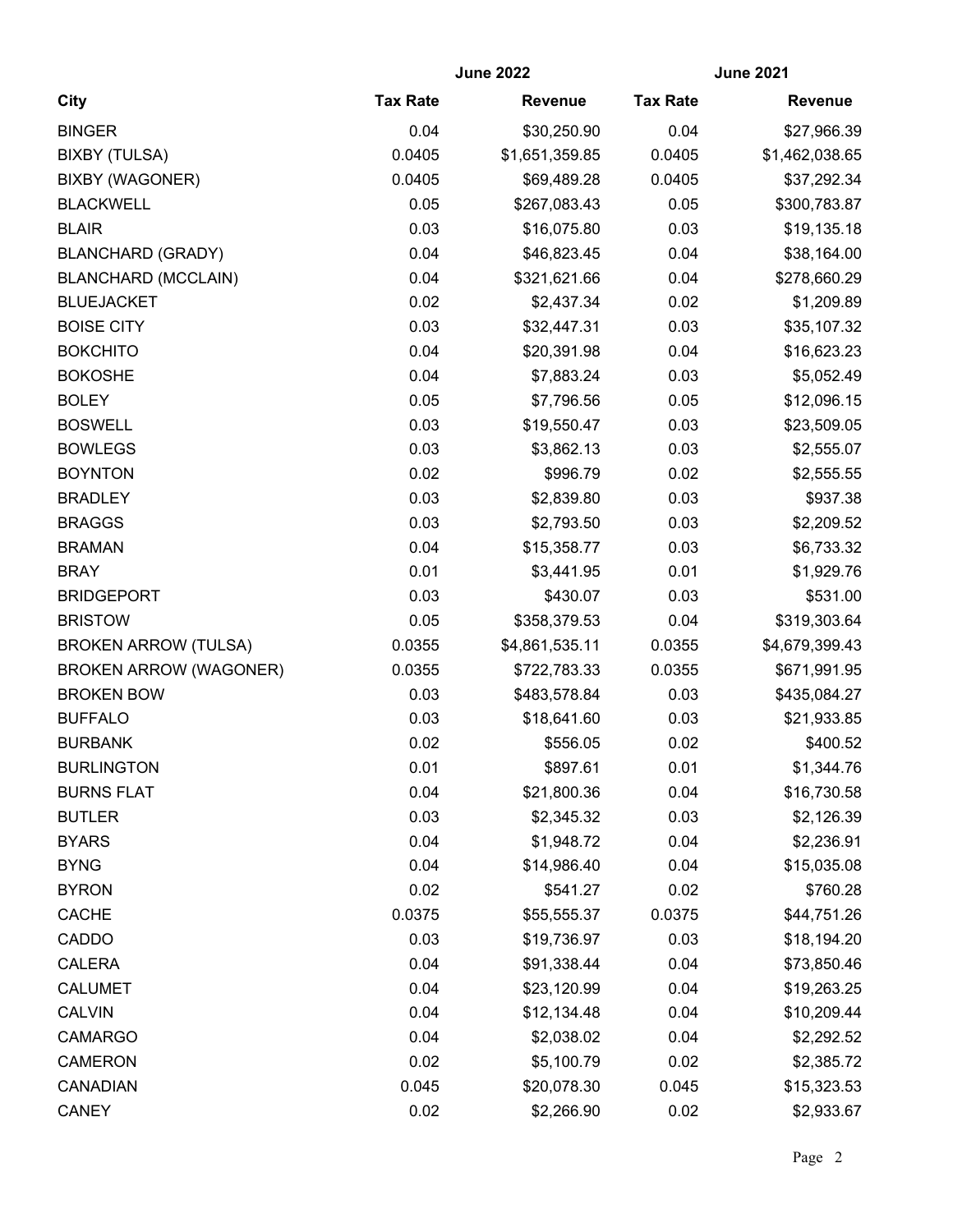|                              |                 | <b>June 2022</b> | <b>June 2021</b> |                |  |
|------------------------------|-----------------|------------------|------------------|----------------|--|
| <b>City</b>                  | <b>Tax Rate</b> | <b>Revenue</b>   | <b>Tax Rate</b>  | <b>Revenue</b> |  |
| <b>CANTON</b>                | 0.03            | \$37,660.69      | 0.03             | \$26,063.12    |  |
| CANUTE                       | 0.04            | \$12,799.09      | 0.04             | \$17,778.15    |  |
| <b>CARLTON LANDING</b>       | 0.03            | \$24,724.76      | 0.03             | \$23,870.40    |  |
| <b>CARMEN</b>                | 0.03            | \$4,418.09       | 0.03             | \$2,726.73     |  |
| <b>CARNEGIE</b>              | 0.04            | \$53,051.58      | 0.04             | \$46,488.49    |  |
| <b>CARNEY</b>                | 0.04            | \$9,550.76       | 0.04             | \$10,468.21    |  |
| <b>CARTER</b>                | 0.04            | \$1,928.58       | 0.04             | \$2,537.26     |  |
| <b>CASHION (KINGFISHER)</b>  | 0.04            | \$16,900.38      | 0.04             | \$9,667.68     |  |
| CASHION (LOGAN)              | 0.04            | \$3,859.10       | 0.04             | \$3,438.29     |  |
| <b>CASTLE</b>                | 0.03            | \$797.14         | 0.03             | \$1,724.41     |  |
| CATOOSA (ROGERS)             | 0.0325          | \$626,826.19     | 0.0325           | \$753,720.26   |  |
| CATOOSA (WAGONER)            | 0.0325          | \$53,336.39      | 0.0325           | \$36,166.57    |  |
| <b>CEDAR VALLEY</b>          | 0.0025          | \$868.30         | 0.0025           | \$1,018.90     |  |
| <b>CEMENT</b>                | 0.035           | \$8,919.64       | 0.035            | \$10,163.22    |  |
| <b>CENTRAL HIGH</b>          | 0.02            | \$2,046.58       | 0.02             | \$1,254.08     |  |
| <b>CHANDLER</b>              | 0.04            | \$348,865.85     | 0.04             | \$353,726.64   |  |
| CHATTANOOGA (COMANCHE)       | 0.03            | \$3,453.59       | 0.03             | \$3,508.50     |  |
| CHATTANOOGA (TILLMAN)        | 0.03            | \$0.00           | 0.03             | \$533.53       |  |
| CHECOTAH                     | 0.04            | \$434,545.21     | 0.04             | \$488,313.45   |  |
| <b>CHELSEA</b>               | 0.03            | \$50,145.38      | 0.03             | \$46,491.68    |  |
| <b>CHEROKEE</b>              | 0.0325          | \$59,965.13      | 0.0325           | \$57,989.59    |  |
| <b>CHEYENNE</b>              | 0.03            | \$22,159.93      | 0.03             | \$19,503.22    |  |
| <b>CHICKASHA</b>             | 0.0375          | \$1,098,587.56   | 0.0375           | \$1,136,842.06 |  |
| <b>CHOCTAW</b>               | 0.0425          | \$706,536.22     | 0.0425           | \$705,478.55   |  |
| CHOUTEAU                     | 0.045           | \$97,004.80      | 0.045            | \$104,909.89   |  |
| <b>CIMARRON CITY</b>         | 0.02            | \$287.84         | 0.02             | \$284.26       |  |
| <b>CLAREMORE</b>             | 0.03            | \$1,272,691.79   | 0.03             | \$1,317,438.25 |  |
| <b>CLAYTON</b>               | 0.04            | \$33,417.74      | 0.04             | \$24,800.47    |  |
| <b>CLEARVIEW</b>             | 0.04            | \$85.74          | 0.04             | \$124.67       |  |
| <b>CLEO SPRINGS</b>          | 0.03            | \$4,360.23       | 0.03             | \$4,392.96     |  |
| <b>CLEVELAND</b>             | 0.035           | \$191,757.25     | 0.035            | \$206,649.71   |  |
| <b>CLINTON (CUSTER)</b>      | 0.045           | \$507,567.99     | 0.045            | \$515,297.45   |  |
| <b>CLINTON (WASHITA)</b>     | 0.045           | \$14,291.06      | 0.045            | \$8,994.74     |  |
| COALGATE                     | 0.03            | \$59,161.09      | 0.03             | \$48,119.62    |  |
| <b>COLBERT</b>               | 0.04            | \$50,435.23      | 0.04             | \$55,234.80    |  |
| <b>COLCORD</b>               | 0.04            | \$20,055.31      | 0.04             | \$19,548.13    |  |
| COLE                         | 0.04            | \$4,186.07       | 0.04             | \$2,398.01     |  |
| <b>COLLINSVILLE (ROGERS)</b> | 0.043           | \$15,786.29      | 0.043            | \$20,851.63    |  |
| <b>COLLINSVILLE (TULSA)</b>  | 0.043           | \$315,656.59     | 0.043            | \$246,228.47   |  |
| <b>COLONY</b>                | 0.02            | \$570.41         | 0.02             | \$241.76       |  |
| <b>COMANCHE</b>              | 0.04            | \$55,537.48      | 0.04             | \$46,623.96    |  |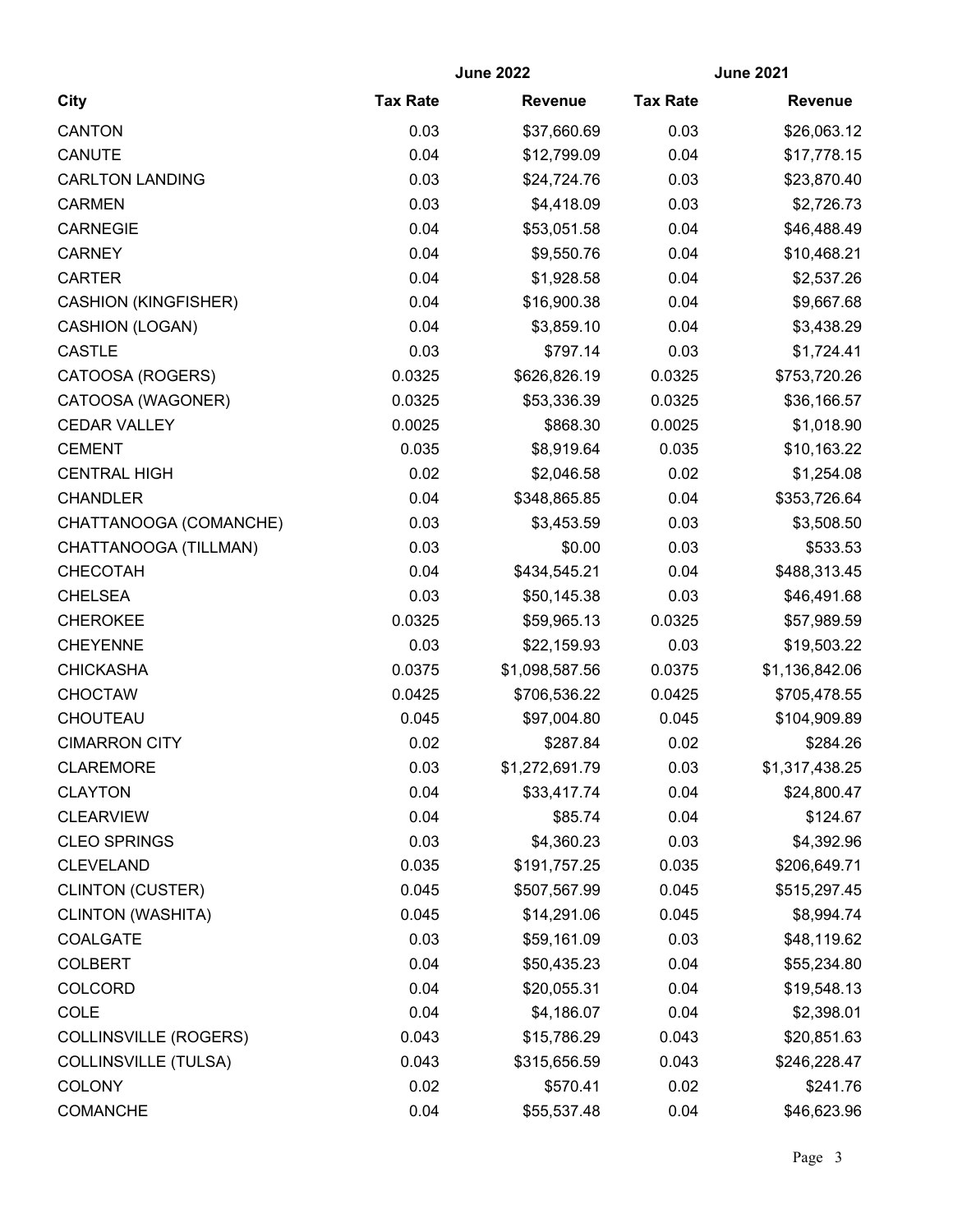|                     |                 | <b>June 2022</b> | <b>June 2021</b> |                |
|---------------------|-----------------|------------------|------------------|----------------|
| City                | <b>Tax Rate</b> | <b>Revenue</b>   | <b>Tax Rate</b>  | <b>Revenue</b> |
| <b>COMMERCE</b>     | 0.03            | \$32,749.98      | 0.04             | \$39,294.29    |
| <b>COPAN</b>        | 0.03            | \$13,694.41      | 0.03             | \$9,812.23     |
| <b>CORN</b>         | 0.02            | \$1,351.83       | 0.02             | \$1,865.38     |
| <b>CORNISH</b>      | 0.02            | \$1,408.34       | 0.02             | \$1,882.52     |
| <b>COUNCIL HILL</b> | 0.02            | \$1,384.70       | 0.02             | \$1,560.74     |
| <b>COVINGTON</b>    | 0.04            | \$3,472.97       | 0.04             | \$3,421.62     |
| <b>COWETA</b>       | 0.03            | \$475,685.72     | 0.03             | \$434,957.96   |
| COYLE               | 0.03            | \$4,185.26       | 0.03             | \$4,680.69     |
| <b>CRESCENT</b>     | 0.03            | \$40,917.18      | 0.03             | \$35,952.18    |
| <b>CROMWELL</b>     | 0.03            | \$3,835.36       | 0.03             | \$5,982.89     |
| <b>CROWDER</b>      | 0.04            | \$3,469.96       | 0.04             | \$3,319.95     |
| <b>CUSHING</b>      | 0.04            | \$552,092.88     | 0.04             | \$559,702.37   |
| <b>CUSTER CITY</b>  | 0.04            | \$4,930.69       | 0.04             | \$6,549.54     |
| <b>CYRIL</b>        | 0.04            | \$19,212.47      | 0.04             | \$19,801.36    |
| <b>DAVENPORT</b>    | 0.04            | \$19,990.98      | 0.04             | \$11,731.66    |
| <b>DAVIDSON</b>     | 0.04            | \$2,067.94       | 0.04             | \$2,490.34     |
| DAVIS (GARVIN)      | 0.03            | \$5,469.44       | 0.03             | \$2,985.75     |
| DAVIS (MURRAY)      | 0.03            | \$109,644.83     | 0.03             | \$121,267.18   |
| <b>DEER CREEK</b>   | 0.03            | \$639.39         | 0.03             | \$733.02       |
| <b>DEL CITY</b>     | 0.045           | \$1,095,810.38   | 0.045            | \$1,115,041.61 |
| <b>DELAWARE</b>     | 0.02            | \$1,731.55       | 0.02             | \$971.92       |
| <b>DEPEW</b>        | 0.04            | \$11,354.78      | 0.04             | \$7,340.11     |
| <b>DEWAR</b>        | 0.04            | \$15,648.02      | 0.04             | \$15,290.86    |
| <b>DEWEY</b>        | 0.034           | \$91,888.22      | 0.034            | \$91,608.39    |
| <b>DIBBLE</b>       | 0.05            | \$19,586.16      | 0.05             | \$18,019.32    |
| <b>DICKSON</b>      | 0.04            | \$28,810.21      | 0.04             | \$24,378.19    |
| <b>DILL CITY</b>    | 0.03            | \$3,087.97       | 0.03             | \$2,632.21     |
| <b>DISNEY</b>       | 0.03875         | \$8,322.29       | 0.03875          | \$12,222.12    |
| <b>DOUGHERTY</b>    | 0.02            | \$823.93         | 0.02             | \$647.40       |
| <b>DOUGLAS</b>      | 0.02            | \$156.18         | 0.02             | \$239.84       |
| <b>DOVER</b>        | 0.04            | \$8,408.68       | 0.04             | \$10,925.46    |
| <b>DRUMMOND</b>     | 0.03            | \$3,837.17       | 0.03             | \$4,437.92     |
| DRUMRIGHT (CREEK)   | 0.045           | \$87,903.47      | 0.045            | \$82,939.42    |
| DRUMRIGHT (PAYNE)   | 0.045           | \$3,286.86       | 0.045            | \$2,896.67     |
| <b>DUNCAN</b>       | 0.035           | \$1,286,149.11   | 0.035            | \$1,275,489.11 |
| <b>DURANT</b>       | 0.04375         | \$1,765,291.47   | 0.04375          | \$1,873,234.39 |
| <b>DUSTIN</b>       | 0.04            | \$4,833.59       | 0.04             | \$2,267.25     |
| <b>EAKLY</b>        | 0.03            | \$2,395.69       | 0.03             | \$3,399.00     |
| <b>EARLSBORO</b>    | 0.03            | \$20,726.35      | 0.03             | \$24,120.54    |
| <b>EAST DUKE</b>    | 0.035           | \$4,247.55       | 0.02             | \$1,899.09     |
| <b>EDMOND</b>       | 0.04            | \$7,568,229.42   | 0.0375           | \$6,653,701.54 |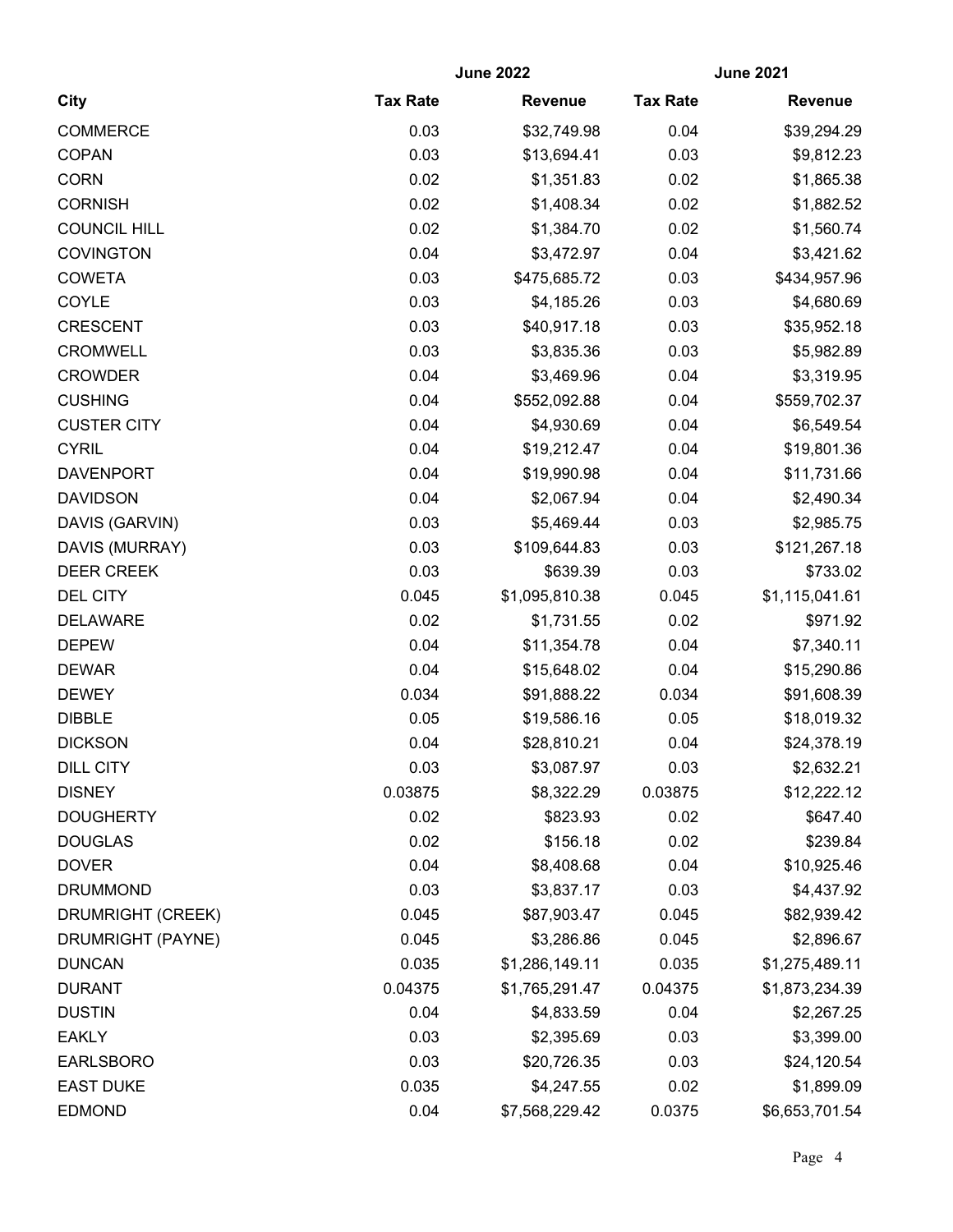|                           | <b>June 2022</b> |                | <b>June 2021</b> |                |
|---------------------------|------------------|----------------|------------------|----------------|
| <b>City</b>               | <b>Tax Rate</b>  | <b>Revenue</b> | <b>Tax Rate</b>  | <b>Revenue</b> |
| EL RENO                   | 0.04             | \$1,005,961.64 | 0.04             | \$837,984.35   |
| <b>ELDORADO</b>           | 0.02             | \$1,470.91     | 0.02             | \$1,524.87     |
| <b>ELGIN</b>              | 0.04             | \$154,841.77   | 0.04             | \$153,014.23   |
| <b>ELK CITY</b>           | 0.045            | \$1,190,625.57 | 0.045            | \$1,242,735.58 |
| <b>ELMORE CITY</b>        | 0.04             | \$29,038.12    | 0.04             | \$32,370.71    |
| <b>ENID</b>               | 0.0425           | \$3,179,028.58 | 0.0425           | \$3,374,631.82 |
| <b>ERICK</b>              | 0.05             | \$48,923.33    | 0.05             | \$45,003.99    |
| <b>EUFAULA</b>            | 0.035            | \$234,369.41   | 0.035            | \$234,794.69   |
| <b>FAIRFAX</b>            | 0.03             | \$25,151.66    | 0.03             | \$35,213.79    |
| <b>FAIRLAND</b>           | 0.03             | \$18,964.79    | 0.03             | \$25,686.90    |
| <b>FAIRMONT</b>           | 0.03             | \$649.50       | 0.03             | \$1,101.82     |
| <b>FAIRVIEW</b>           | 0.04             | \$133,518.52   | 0.04             | \$142,619.72   |
| <b>FANSHAWE (LATIMER)</b> | 0.03             | \$24.35        | 0.03             | \$0.00         |
| <b>FANSHAWE (LEFLORE)</b> | 0.03             | \$1,076.00     | 0.03             | \$656.95       |
| <b>FARGO</b>              | 0.03             | \$3,842.89     | 0.03             | \$3,822.49     |
| <b>FAXON</b>              | 0.02             | \$430.16       | 0.02             | \$527.47       |
| <b>FLETCHER</b>           | 0.04             | \$30,295.31    | 0.04             | \$49,769.23    |
| <b>FOREST PARK</b>        | 0.03             | \$19,900.99    | 0.03             | \$16,885.73    |
| <b>FORGAN</b>             | 0.03             | \$2,662.17     | 0.03             | \$2,693.08     |
| <b>FORT COBB</b>          | 0.04             | \$13,984.92    | 0.04             | \$16,041.24    |
| FORT COFFEE               | 0.03             | \$1,309.78     | 0.03             | \$1,288.44     |
| FORT GIBSON (CHEROKEE)    | 0.045            | \$1.45         | 0.045            | \$9,211.41     |
| FORT GIBSON (MUSKOGEE)    | 0.045            | \$155,683.21   | 0.045            | \$174,074.65   |
| FORT SUPPLY               | 0.03             | \$2,417.28     | 0.03             | \$616.45       |
| FORT TOWSON               | 0.035            | \$9,883.40     | 0.035            | \$9,495.55     |
| <b>FOSS</b>               | 0.04             | \$2,733.73     | 0.04             | \$2,953.85     |
| <b>FOSTER</b>             | 0.04             | \$12,672.00    | 0.04             | \$6,093.71     |
| <b>FOYIL</b>              | 0.04             | \$11,333.78    | 0.04             | \$14,123.30    |
| <b>FRANCIS</b>            | 0.03             | \$1,163.01     | 0.03             | \$894.22       |
| <b>FREDERICK</b>          | 0.035            | \$67,570.49    | 0.035            | \$71,689.24    |
| <b>FREEDOM</b>            | 0.02             | \$2,649.74     | 0.02             | \$2,089.61     |
| <b>GAGE</b>               | 0.03             | \$48,484.30    | 0.03             | \$4,243.72     |
| <b>GANS</b>               | 0.02             | \$707.65       | 0.02             | \$844.49       |
| <b>GARBER</b>             | 0.04             | \$32,636.38    | 0.04             | \$18,644.95    |
| <b>GARVIN</b>             | 0.03             | \$3,879.06     | 0.03             | \$4,638.86     |
| <b>GATE</b>               | 0.02             | \$478.65       | 0.02             | \$384.37       |
| <b>GEARY (BLAINE)</b>     | 0.035            | \$20,057.10    | 0.035            | \$16,831.22    |
| <b>GEARY (CANADIAN)</b>   | 0.035            | \$23,518.30    | 0.035            | \$22,633.67    |
| <b>GENE AUTRY</b>         | 0.03             | \$2,705.30     | 0.03             | \$9,558.20     |
| <b>GERONIMO</b>           | 0.03             | \$10,227.19    | 0.03             | \$7,280.67     |
| <b>GERTY</b>              | 0.02             | \$130.09       | 0.02             | \$164.83       |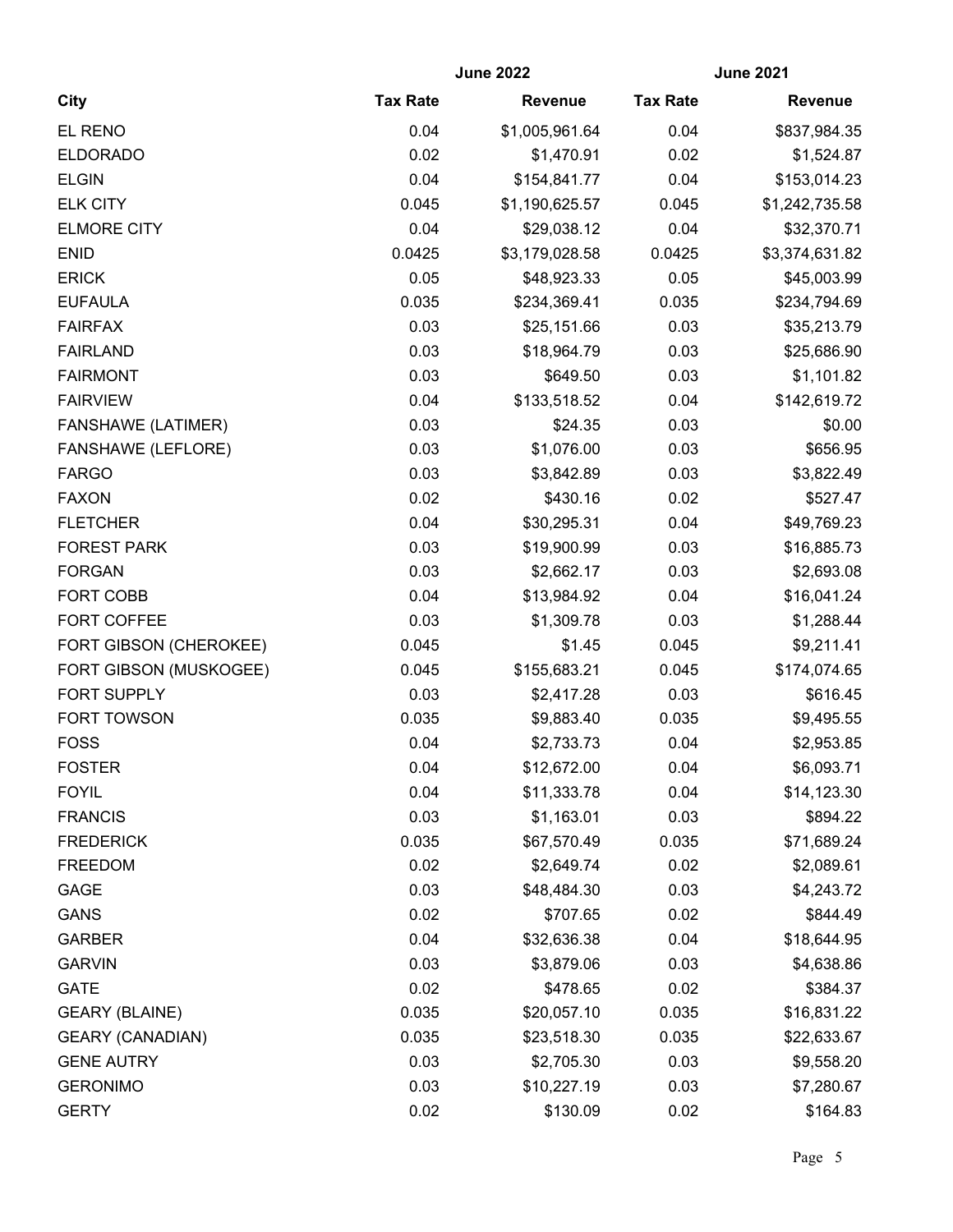| <b>City</b>          | <b>June 2022</b> |                | <b>June 2021</b> |                |
|----------------------|------------------|----------------|------------------|----------------|
|                      | <b>Tax Rate</b>  | <b>Revenue</b> | <b>Tax Rate</b>  | <b>Revenue</b> |
| <b>GLENCOE</b>       | 0.04662          | \$14,749.00    | 0.04662          | \$9,853.59     |
| <b>GLENPOOL</b>      | 0.051            | \$1,066,346.45 | 0.051            | \$1,033,424.30 |
| <b>GOLDSBY</b>       | 0.035            | \$172,923.56   | 0.035            | \$190,803.97   |
| <b>GOLTRY</b>        | 0.03             | \$2,366.90     | 0.03             | \$2,037.66     |
| <b>GOODWELL</b>      | 0.03             | \$4,397.99     | 0.03             | \$6,474.75     |
| <b>GORE</b>          | 0.04             | \$65,697.53    | 0.04             | \$62,817.42    |
| <b>GOTEBO</b>        | 0.04             | \$3,078.77     | 0.04             | \$2,782.50     |
| <b>GOULD</b>         | 0.02             | \$1,079.51     | 0.02             | \$576.91       |
| <b>GRACEMONT</b>     | 0.04             | \$3,975.14     | 0.04             | \$3,734.28     |
| <b>GRANDFIELD</b>    | 0.03             | \$8,915.44     | 0.03             | \$8,989.22     |
| <b>GRANITE</b>       | 0.03             | \$16,735.37    | 0.03             | \$12,773.98    |
| <b>GRAYSON</b>       | 0.04             | \$1,509.02     | 0.04             | \$1,715.31     |
| <b>GREENFIELD</b>    | 0.03             | \$756.62       | 0.03             | \$1,005.43     |
| <b>GROVE</b>         | 0.034            | \$798,942.93   | 0.034            | \$807,058.03   |
| <b>GUTHRIE</b>       | 0.0375           | \$684,690.15   | 0.0375           | \$667,329.42   |
| <b>GUYMON</b>        | 0.04             | \$679,519.91   | 0.04             | \$658,001.18   |
| <b>HAILEYVILLE</b>   | 0.03             | \$5,714.14     | 0.03             | \$5,068.49     |
| <b>HALLETT</b>       | 0.045            | \$6,728.00     | 0.045            | \$7,536.87     |
| HAMMON (CUSTER)      | 0.03             | \$2,106.28     | 0.03             | \$2,148.46     |
| HAMMON (ROGER MILLS) | 0.03             | \$6,158.80     | 0.03             | \$4,482.37     |
| <b>HANNA</b>         | 0.04             | \$878.84       | 0.04             | \$1,140.24     |
| <b>HARDESTY</b>      | 0.04             | \$2,201.36     | 0.04             | \$2,092.37     |
| <b>HARRAH</b>        | 0.04             | \$270,657.57   | 0.04             | \$302,006.33   |
| <b>HARTSHORNE</b>    | 0.0325           | \$54,039.39    | 0.0325           | \$47,583.99    |
| <b>HASKELL</b>       | 0.0435           | \$63,197.41    | 0.0435           | \$67,137.62    |
| <b>HASTINGS</b>      | 0.03             | \$563.60       | 0.03             | \$922.11       |
| <b>HAWORTH</b>       | 0.035            | \$8,299.04     | 0.035            | \$6,984.05     |
| <b>HEALDTON</b>      | 0.04             | \$117,281.08   | 0.04             | \$75,340.89    |
| <b>HEAVENER</b>      | 0.035            | \$79,109.86    | 0.035            | \$83,581.07    |
| <b>HELENA</b>        | 0.03             | \$13,050.67    | 0.03             | \$12,962.09    |
| <b>HENNESSEY</b>     | 0.04             | \$105,409.33   | 0.04             | \$98,762.32    |
| <b>HENRYETTA</b>     | 0.04             | \$270,342.84   | 0.04             | \$290,358.36   |
| <b>HILLSDALE</b>     | 0.01             | \$174.87       | 0.01             | \$398.90       |
| <b>HINTON</b>        | 0.03             | \$81,355.49    | 0.03             | \$91,067.71    |
| <b>HITCHCOCK</b>     | 0.03             | \$1,247.83     | 0.03             | \$1,282.27     |
| <b>HOBART</b>        | 0.04             | \$113,272.66   | 0.04             | \$116,744.31   |
| <b>HOLDENVILLE</b>   | 0.05             | \$255,256.21   | 0.05             | \$264,525.56   |
| <b>HOLLIS</b>        | 0.03             | \$28,412.22    | 0.03             | \$27,697.65    |
| <b>HOLLISTER</b>     | 0.03             | \$58.24        | 0.03             | \$75.18        |
| <b>HOMINY</b>        | 0.035            | \$57,203.49    | 0.035            | \$52,590.62    |
| <b>HOOKER</b>        | 0.04             | \$49,431.45    | 0.04             | \$43,960.63    |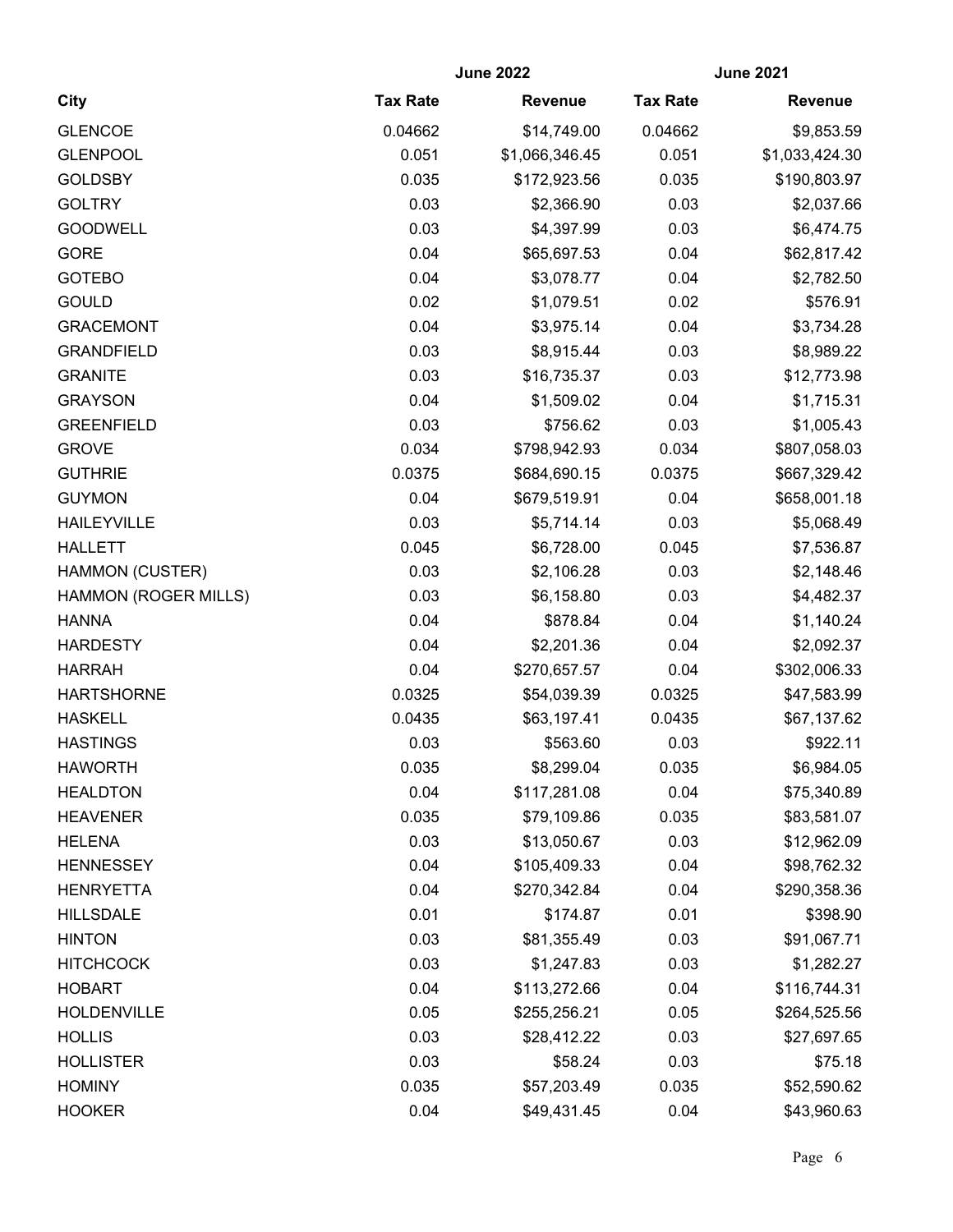|                       |                 | <b>June 2022</b> | <b>June 2021</b> |                |
|-----------------------|-----------------|------------------|------------------|----------------|
| <b>City</b>           | <b>Tax Rate</b> | <b>Revenue</b>   | <b>Tax Rate</b>  | <b>Revenue</b> |
| <b>HOWE</b>           | 0.03            | \$9,623.73       | 0.03             | \$7,931.61     |
| <b>HUGO</b>           | 0.035           | \$353,651.30     | 0.035            | \$353,914.02   |
| <b>HULBERT</b>        | 0.04            | \$19,610.63      | 0.04             | \$22,202.00    |
| <b>HUNTER</b>         | 0.02            | \$939.11         | 0.02             | \$2,404.98     |
| <b>HYDRO (BLAINE)</b> | 0.045           | \$5,192.09       | 0.045            | \$2,455.23     |
| HYDRO (CADDO)         | 0.045           | \$16,425.97      | 0.045            | \$14,789.24    |
| <b>IDABEL</b>         | 0.03            | \$400,773.65     | 0.03             | \$385,168.43   |
| <b>INDIAHOMA</b>      | 0.04            | \$2,157.70       | 0.04             | \$3,249.21     |
| <b>INDIANOLA</b>      | 0.03            | \$1,078.61       | 0.03             | \$669.89       |
| <b>INOLA</b>          | 0.03            | \$72,668.49      | 0.03             | \$63,774.06    |
| <b>JAY</b>            | 0.03            | \$97,984.52      | 0.03             | \$92,812.85    |
| <b>JENKS</b>          | 0.0355          | \$941,178.27     | 0.0355           | \$774,555.24   |
| <b>JENNINGS</b>       | 0.04            | \$10,977.10      | 0.04             | \$13,038.60    |
| <b>JET</b>            | 0.03            | \$3,321.31       | 0.03             | \$3,126.84     |
| <b>JONES</b>          | 0.05            | \$107,199.53     | 0.04             | \$88,214.96    |
| <b>KANSAS</b>         | 0.04            | \$38,812.57      | 0.04             | \$43,581.09    |
| <b>KAW CITY</b>       | 0.045           | \$10,288.46      | 0.045            | \$10,186.75    |
| KELLYVILLE            | 0.035           | \$18,931.31      | 0.035            | \$23,378.93    |
| <b>KENDRICK</b>       | 0.04            | \$639.44         | 0.04             | \$249.31       |
| <b>KENEFIC</b>        | 0.03            | \$669.52         | 0.03             | \$274.93       |
| <b>KEOTA</b>          | 0.035           | \$12,076.34      | 0.035            | \$12,649.97    |
| <b>KETCHUM</b>        | 0.03            | \$28,229.69      | 0.03             | \$29,277.04    |
| <b>KEYES</b>          | 0.02            | \$421.26         | 0.02             | \$906.42       |
| <b>KIEFER</b>         | 0.04            | \$30,019.77      | 0.04             | \$32,109.83    |
| <b>KINGFISHER</b>     | 0.035           | \$450,175.85     | 0.03             | \$359,111.05   |
| <b>KINGSTON</b>       | 0.03            | \$76,719.51      | 0.03             | \$74,321.11    |
| <b>KINTA</b>          | 0.025           | \$4,004.68       | 0.025            | \$3,204.79     |
| <b>KIOWA</b>          | 0.05            | \$12,672.64      | 0.05             | \$16,775.61    |
| <b>KNOWLES</b>        | 0.02            | \$291.33         | 0.02             | \$93.67        |
| <b>KONAWA</b>         | 0.04            | \$38,111.73      | 0.04             | \$37,369.45    |
| <b>KREBS</b>          | 0.04            | \$69,681.11      | 0.04             | \$83,021.20    |
| <b>KREMLIN</b>        | 0.03            | \$1,988.62       | 0.03             | \$2,320.23     |
| <b>LAHOMA</b>         | 0.045           | \$9,229.00       | 0.04             | \$10,577.47    |
| <b>LAKE ALUMA</b>     | 0.0275          | \$451.13         | 0.0275           | \$1,082.69     |
| <b>LAMAR</b>          | 0.03            | \$1,760.95       | 0.03             | \$1,227.92     |
| <b>LAMONT</b>         | 0.04            | \$7,556.09       | 0.04             | \$11,626.15    |
| LANGLEY (CRAIG)       | 0.03            | \$1,784.29       | 0.03             | \$283.28       |
| LANGLEY (MAYES)       | 0.03            | \$95,198.21      | 0.03             | \$94,463.62    |
| <b>LANGSTON</b>       | 0.04            | \$10,069.79      | 0.04             | \$7,162.12     |
| <b>LAVERNE</b>        | 0.0325          | \$37,481.56      | 0.0325           | \$33,906.86    |
| <b>LAWTON</b>         | 0.04125         | \$4,586,667.14   | 0.04125          | \$4,654,366.63 |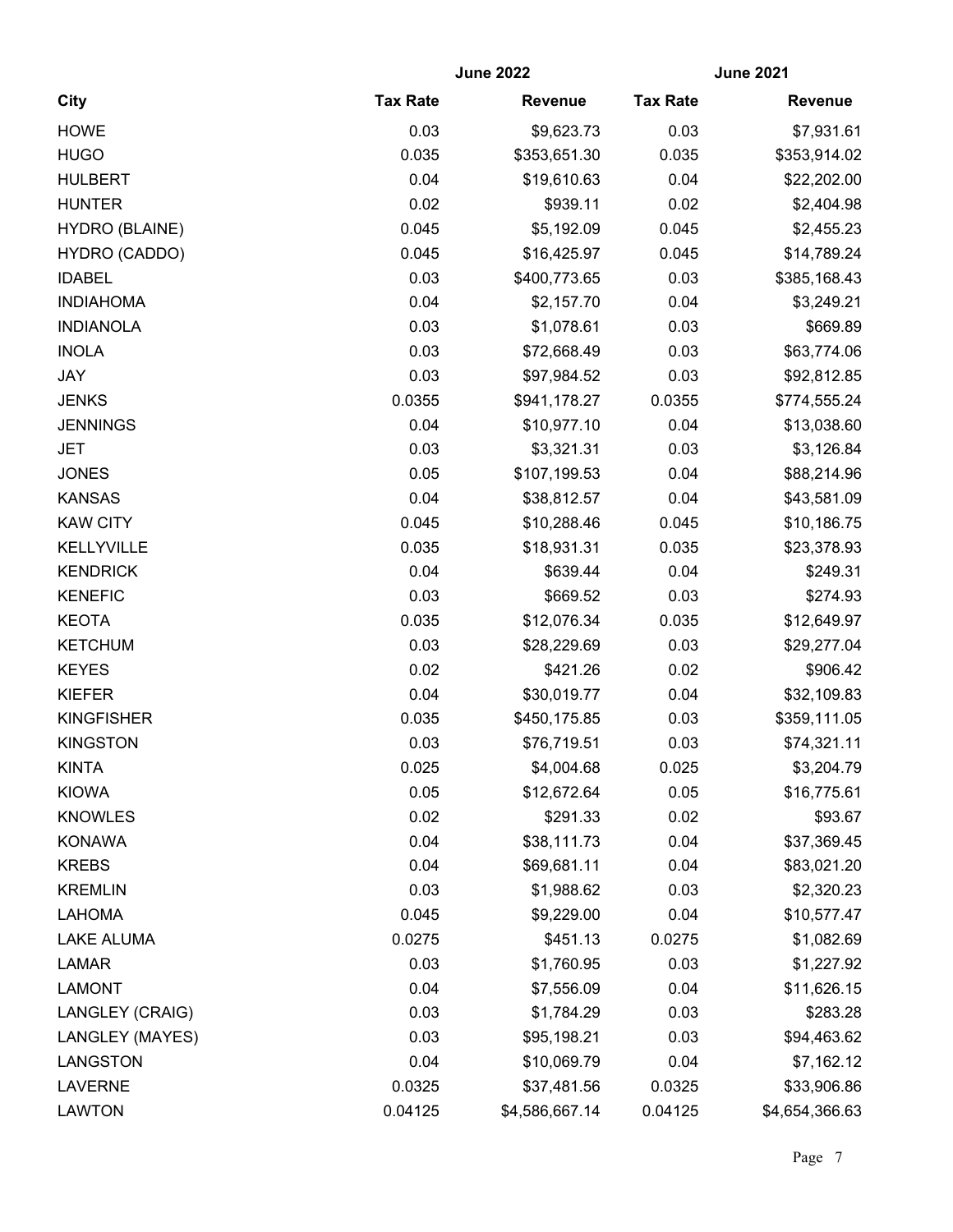|                         |                 | <b>June 2022</b> | <b>June 2021</b> |                |
|-------------------------|-----------------|------------------|------------------|----------------|
| <b>City</b>             | <b>Tax Rate</b> | <b>Revenue</b>   | <b>Tax Rate</b>  | <b>Revenue</b> |
| <b>LEEDEY</b>           | 0.03            | \$9,899.15       | 0.03             | \$10,290.56    |
| <b>LEFLORE</b>          | 0.01            | \$208.17         | 0.01             | \$105.26       |
| <b>LEHIGH</b>           | 0.02            | \$594.03         | 0.02             | \$518.69       |
| <b>LENAPAH</b>          | 0.02            | \$1,053.78       | 0.02             | \$1,077.92     |
| <b>LEXINGTON</b>        | 0.04            | \$46,176.49      | 0.04             | \$47,775.56    |
| <b>LINDSAY</b>          | 0.04            | \$254,840.67     | 0.04             | \$241,159.63   |
| LOCO                    | 0.03            | \$1,740.12       | 0.03             | \$1,606.69     |
| <b>LOCUST GROVE</b>     | 0.05            | \$169,596.90     | 0.045            | \$159,998.18   |
| <b>LONE CHIMNEY</b>     | 0.03            | \$12,115.29      | 0.03             | \$12,974.74    |
| LONE GROVE              | 0.04            | \$105,613.32     | 0.04             | \$105,267.51   |
| LONE WOLF               | 0.03            | \$9,082.03       | 0.03             | \$3,293.23     |
| <b>LONGDALE</b>         | 0.03            | \$6,805.24       | 0.03             | \$3,352.00     |
| <b>LOOKEBA</b>          | 0.03            | \$560.75         | $\mathbf 0$      | \$0.00         |
| LOYAL                   | 0.04            | \$1,602.09       | 0.04             | \$1,537.87     |
| <b>LUTHER</b>           | 0.04            | \$56,257.73      | 0.03             | \$49,126.56    |
| <b>MACOMB</b>           | 0.03            | \$2,480.54       | 0.03             | \$2,581.13     |
| <b>MADILL</b>           | 0.03            | \$310,468.71     | 0.03             | \$328,576.15   |
| <b>MANCHESTER</b>       | 0.01            | \$175.74         | 0.01             | \$438.75       |
| <b>MANGUM</b>           | 0.03            | \$45,364.30      | 0.03             | \$47,061.49    |
| <b>MANITOU</b>          | 0.03            | \$596.64         | 0.03             | \$873.68       |
| MANNFORD (CREEK)        | 0.035           | \$133,971.98     | 0.035            | \$130,226.05   |
| MANNFORD (PAWNEE)       | 0.035           | \$2,566.35       | 0.035            | \$1,850.89     |
| <b>MANNFORD (TULSA)</b> | 0.035           | \$5,134.07       | 0.035            | \$7,025.34     |
| <b>MANNSVILLE</b>       | 0.03            | \$9,350.84       | 0.03             | \$8,304.00     |
| <b>MARAMEC</b>          | 0.03            | \$436.74         | 0.03             | \$218.04       |
| <b>MARBLE CITY</b>      | 0.03            | \$942.30         | 0.03             | \$1,732.69     |
| <b>MARIETTA</b>         | 0.03            | \$113,092.70     | 0.03             | \$97,062.46    |
| <b>MARLAND</b>          | 0.03            | \$1,047.28       | 0.03             | \$926.68       |
| <b>MARLOW</b>           | 0.035           | \$149,566.33     | 0.035            | \$147,207.02   |
| <b>MARSHALL</b>         | 0.04            | \$4,858.54       | 0.04             | \$3,454.13     |
| MAUD (POTTAWATOMIE)     | 0.04            | \$8,593.31       | 0.04             | \$5,760.35     |
| MAUD (SEMINOLE)         | 0.04            | \$12,108.09      | 0.04             | \$9,463.34     |
| <b>MAY</b>              | 0.02            | \$168.62         | 0.02             | \$125.73       |
| <b>MAYSVILLE</b>        | 0.04            | \$26,559.55      | 0.04             | \$28,904.49    |
| <b>MCALESTER</b>        | 0.04            | \$1,596,599.41   | 0.0375           | \$1,504,970.41 |
| <b>MCCURTAIN</b>        | 0.035           | \$6,355.51       | 0.035            | \$4,977.20     |
| <b>MCLOUD</b>           | 0.04            | \$71,853.57      | 0.04             | \$71,880.71    |
| <b>MEAD</b>             | 0.02            | \$15,271.15      | 0.02             | \$14,474.83    |
| <b>MEDFORD</b>          | 0.04            | \$52,284.66      | 0.04             | \$31,498.41    |
| <b>MEDICINE PARK</b>    | 0.04125         | \$64,292.12      | 0.04125          | \$64,037.51    |
| <b>MEEKER</b>           | 0.04            | \$30,390.11      | 0.04             | \$33,806.03    |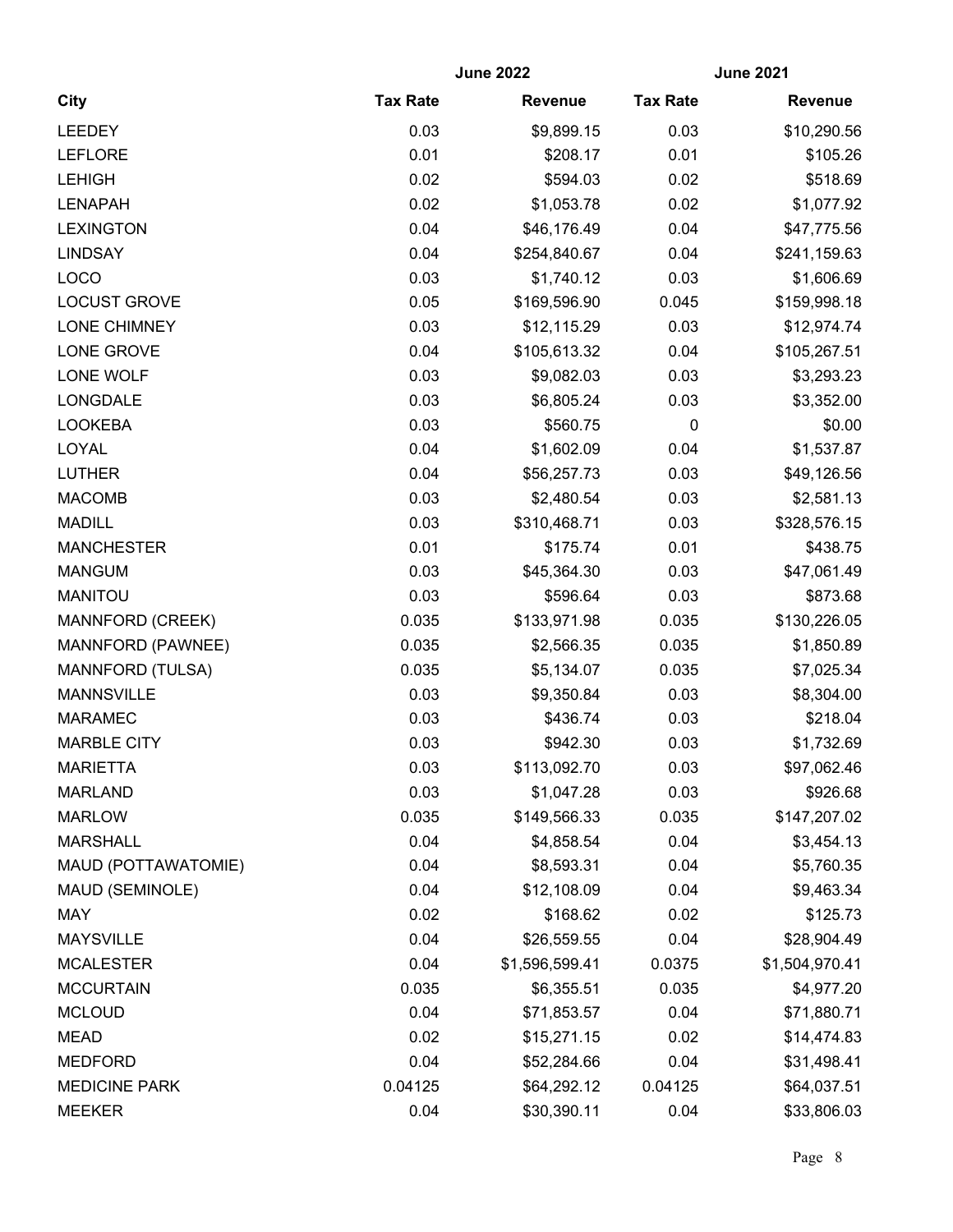|                             |                 | <b>June 2022</b> | <b>June 2021</b> |                |
|-----------------------------|-----------------|------------------|------------------|----------------|
| <b>City</b>                 | <b>Tax Rate</b> | <b>Revenue</b>   | <b>Tax Rate</b>  | <b>Revenue</b> |
| <b>MENO</b>                 | 0.03            | \$9,198.49       | 0.03             | \$7,114.43     |
| <b>MERIDIAN</b>             | 0.02            | \$247.09         | 0.02             | \$299.99       |
| <b>MIAMI</b>                | 0.0365          | \$719,084.77     | 0.0365           | \$712,992.45   |
| <b>MIDWEST CITY</b>         | 0.046           | \$3,879,324.23   | 0.046            | \$3,863,052.39 |
| <b>MILBURN</b>              | 0.02            | \$2,002.48       | 0.02             | \$1,453.40     |
| <b>MILL CREEK</b>           | 0.035           | \$6,505.54       | 0.035            | \$5,403.11     |
| <b>MILLERTON</b>            | 0.03            | \$7,065.67       | 0.03             | \$6,414.24     |
| <b>MINCO</b>                | 0.04            | \$64,297.35      | 0.04             | \$70,536.91    |
| <b>MOFFETT</b>              | 0.02            | \$1,131.44       | 0.02             | \$1,617.17     |
| <b>MOORE</b>                | 0.03875         | \$3,868,128.09   | 0.03875          | \$3,482,463.04 |
| <b>MOORELAND</b>            | 0.04            | \$31,459.35      | 0.04             | \$30,316.95    |
| <b>MORRIS</b>               | 0.04            | \$25,118.79      | 0.04             | \$21,534.23    |
| <b>MORRISON</b>             | 0.04            | \$13,827.70      | 0.04             | \$16,696.19    |
| <b>MOUNDS</b>               | 0.04            | \$31,587.93      | 0.04             | \$28,420.54    |
| <b>MOUNTAIN PARK</b>        | 0.03            | \$1,833.02       | 0.03             | \$1,064.20     |
| <b>MOUNTAIN VIEW</b>        | 0.04            | \$13,259.89      | 0.04             | \$11,300.57    |
| <b>MULDROW</b>              | 0.035           | \$93,789.56      | 0.035            | \$74,653.79    |
| <b>MULHALL</b>              | 0.03            | \$2,669.29       | 0.03             | \$1,677.83     |
| <b>MUSKOGEE</b>             | 0.04            | \$2,438,662.25   | 0.04             | \$2,567,596.65 |
| <b>MUSTANG</b>              | 0.04            | \$1,212,457.66   | 0.04             | \$1,157,286.40 |
| <b>NASH</b>                 | 0.03            | \$3,495.25       | 0.03             | \$3,788.86     |
| <b>NEW ALLUWE</b>           | 0.02            | \$127.43         | 0.02             | \$129.00       |
| <b>NEW CORDELL</b>          | 0.04            | \$98,618.43      | 0.04             | \$96,706.65    |
| <b>NEWCASTLE</b>            | 0.04            | \$695,367.86     | 0.04             | \$689,004.41   |
| <b>NEWKIRK</b>              | 0.03            | \$39,408.01      | 0.03             | \$39,980.24    |
| NICHOLS HILLS               | 0.04            | \$434,133.98     | 0.04             | \$389,851.12   |
| <b>NICOMA PARK</b>          | 0.05            | \$83,446.20      | 0.05             | \$108,651.09   |
| <b>NINNEKAH</b>             | 0.03            | \$19,313.96      | 0.03             | \$15,048.73    |
| <b>NOBLE</b>                | 0.04125         | \$173,887.25     | 0.04125          | \$178,574.79   |
| <b>NORGE</b>                | 0.01            | \$463.21         | 0.01             | \$409.30       |
| <b>NORMAN</b>               | 0.04125         | \$8,757,485.14   | 0.04125          | \$7,805,180.69 |
| <b>NORTH ENID</b>           | 0.04            | \$15,666.40      | 0.04             | \$14,485.42    |
| <b>NORTH MIAMI</b>          | 0.035           | \$2,688.07       | 0.035            | \$4,127.90     |
| <b>NOWATA</b>               | 0.03            | \$106,646.61     | 0.03             | \$101,651.95   |
| <b>OAKLAND</b>              | 0.02            | \$4,899.36       | 0.02             | \$5,041.83     |
| OAKS (CHEROKEE)             | 0.03            | \$101.55         | 0.03             | \$162.05       |
| OAKS (DELAWARE)             | 0.03            | \$364.96         | 0.03             | \$1,568.63     |
| <b>OCHELATA</b>             | 0.03            | \$17,812.94      | 0.03             | \$11,394.04    |
| <b>OILTON</b>               | 0.05            | \$28,286.64      | 0.05             | \$23,207.62    |
| OKARCHE (CANADIAN)          | 0.045           | \$25,100.74      | 0.045            | \$35,941.47    |
| <b>OKARCHE (KINGFISHER)</b> | 0.045           | \$34,329.02      | 0.045            | \$27,091.68    |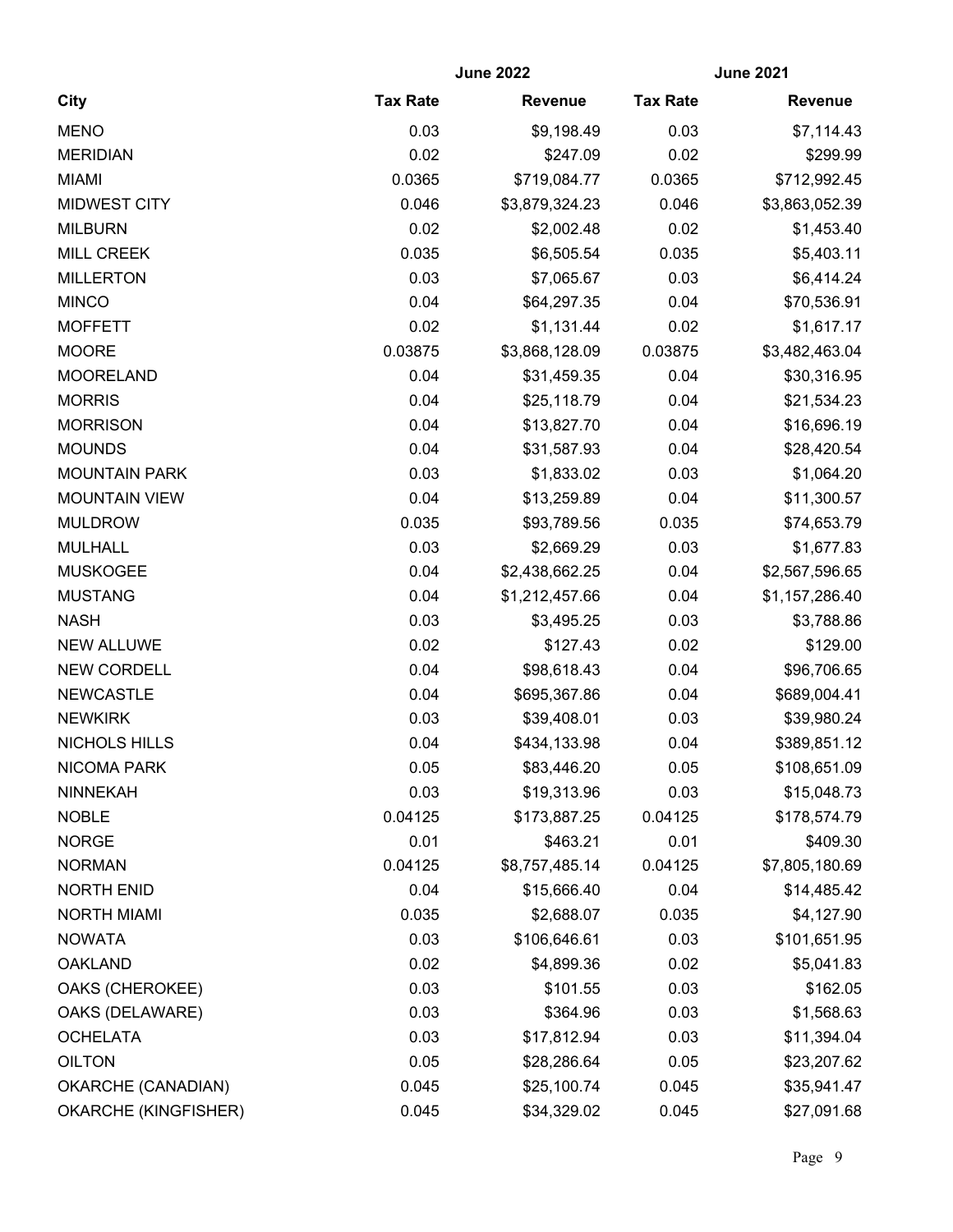|                              | <b>June 2022</b> |                 | <b>June 2021</b> |                 |
|------------------------------|------------------|-----------------|------------------|-----------------|
| <b>City</b>                  | <b>Tax Rate</b>  | <b>Revenue</b>  | <b>Tax Rate</b>  | Revenue         |
| <b>OKAY</b>                  | 0.04             | \$12,091.79     | 0.04             | \$9,502.16      |
| <b>OKEENE</b>                | 0.0425           | \$34,337.54     | 0.0425           | \$56,258.42     |
| <b>OKEMAH</b>                | 0.035            | \$120,726.22    | 0.035            | \$119,801.49    |
| OKLAHOMA CITY (CANADIAN)     | 0.04125          | \$2,518,079.34  | 0.04125          | \$2,233,381.36  |
| OKLAHOMA CITY (CLEVELAND)    | 0.04125          | \$2,671,052.48  | 0.04125          | \$2,392,990.35  |
| OKLAHOMA CITY (OKLAHOMA)     | 0.04125          | \$41,757,585.35 | 0.04125          | \$39,106,008.79 |
| OKLAHOMA CITY (POTTAWATOMIE) | 0.04125          | \$593,979.41    | 0.04125          | \$719,170.24    |
| OKLAHOMA CITY (TIF)          | 0.04125          | \$53,046.05     | 0.04125          | \$25,896.11     |
| OKMULGEE (OKFUSKEE)          | 0.04             | \$6,260.39      | 0.04             | \$6,749.62      |
| OKMULGEE (OKMULGEE)          | 0.04             | \$673,631.86    | 0.04             | \$663,196.33    |
| <b>OLUSTEE</b>               | 0.01             | \$1,211.46      | 0.01             | \$1,226.19      |
| <b>OOLOGAH</b>               | 0.03             | \$59,743.84     | 0.03             | \$52,031.86     |
| ORLANDO (LOGAN)              | 0.04             | \$953.62        | 0.04             | \$1,542.91      |
| ORLANDO (PAYNE)              | 0.04             | \$8,984.53      | 0.04             | \$13,871.44     |
| <b>OWASSO (ROGERS)</b>       | 0.0405           | \$61,311.44     | 0.0405           | \$73,928.19     |
| <b>OWASSO (TULSA)</b>        | 0.0405           | \$3,617,591.92  | 0.0405           | \$3,640,122.89  |
| <b>PADEN</b>                 | 0.03             | \$19,825.23     | 0.03             | \$26,845.18     |
| <b>PANAMA</b>                | 0.03             | \$20,663.83     | 0.03             | \$49,767.36     |
| <b>PAOLI</b>                 | 0.03             | \$4,861.54      | 0.03             | \$5,259.81      |
| PARADISE HILL                | 0.03             | \$1,639.75      | 0.03             | \$162.65        |
| PAULS VALLEY                 | 0.045            | \$606,919.30    | 0.045            | \$612,374.72    |
| <b>PAWHUSKA</b>              | 0.04             | \$186,247.57    | 0.04             | \$200,408.23    |
| <b>PAWNEE</b>                | 0.035            | \$63,569.08     | 0.035            | \$65,840.57     |
| PENSACOLA                    | 0.03             | \$588.75        | 0.03             | \$520.47        |
| <b>PEORIA</b>                | 0.01             | \$72.21         | 0.01             | \$45.15         |
| <b>PERKINS</b>               | 0.03375          | \$92,463.08     | 0.03375          | \$113,701.78    |
| <b>PERRY</b>                 | 0.0425           | \$239,035.30    | 0.0425           | \$206,382.63    |
| PIEDMONT (CANADIAN)          | 0.05             | \$202,125.67    | 0.05             | \$200,489.53    |
| PIEDMONT (KINGFISHER)        | 0.05             | \$10,564.43     | 0.05             | \$14,002.87     |
| <b>PINK</b>                  | 0.03             | \$12,773.37     | 0.03             | \$11,621.03     |
| <b>PITTSBURG</b>             | 0.03             | \$1,940.12      | 0.03             | \$2,854.47      |
| <b>POCASSET</b>              | 0.015            | \$2,467.06      | 0.015            | \$2,751.80      |
| <b>POCOLA</b>                | 0.04             | \$125,155.88    | 0.04             | \$103,103.07    |
| PONCA CITY                   | 0.03833          | \$1,393,879.82  | 0.03833          | \$1,613,027.70  |
| POND CREEK                   | 0.04             | \$17,978.12     | 0.04             | \$18,340.75     |
| <b>PORTER</b>                | 0.04             | \$15,050.02     | 0.04             | \$17,174.62     |
| <b>PORUM</b>                 | 0.05             | \$19,926.46     | 0.05             | \$15,232.76     |
| <b>POTEAU</b>                | 0.03             | \$591,814.94    | 0.03             | \$612,475.17    |
| <b>PRAGUE</b>                | 0.04             | \$111,661.27    | 0.04             | \$111,100.03    |
| <b>PRUE</b>                  | 0.03             | \$4,078.34      | 0.03             | \$4,454.64      |
| <b>PRYOR</b>                 | 0.04             | \$844,161.50    | 0.04             | \$871,739.01    |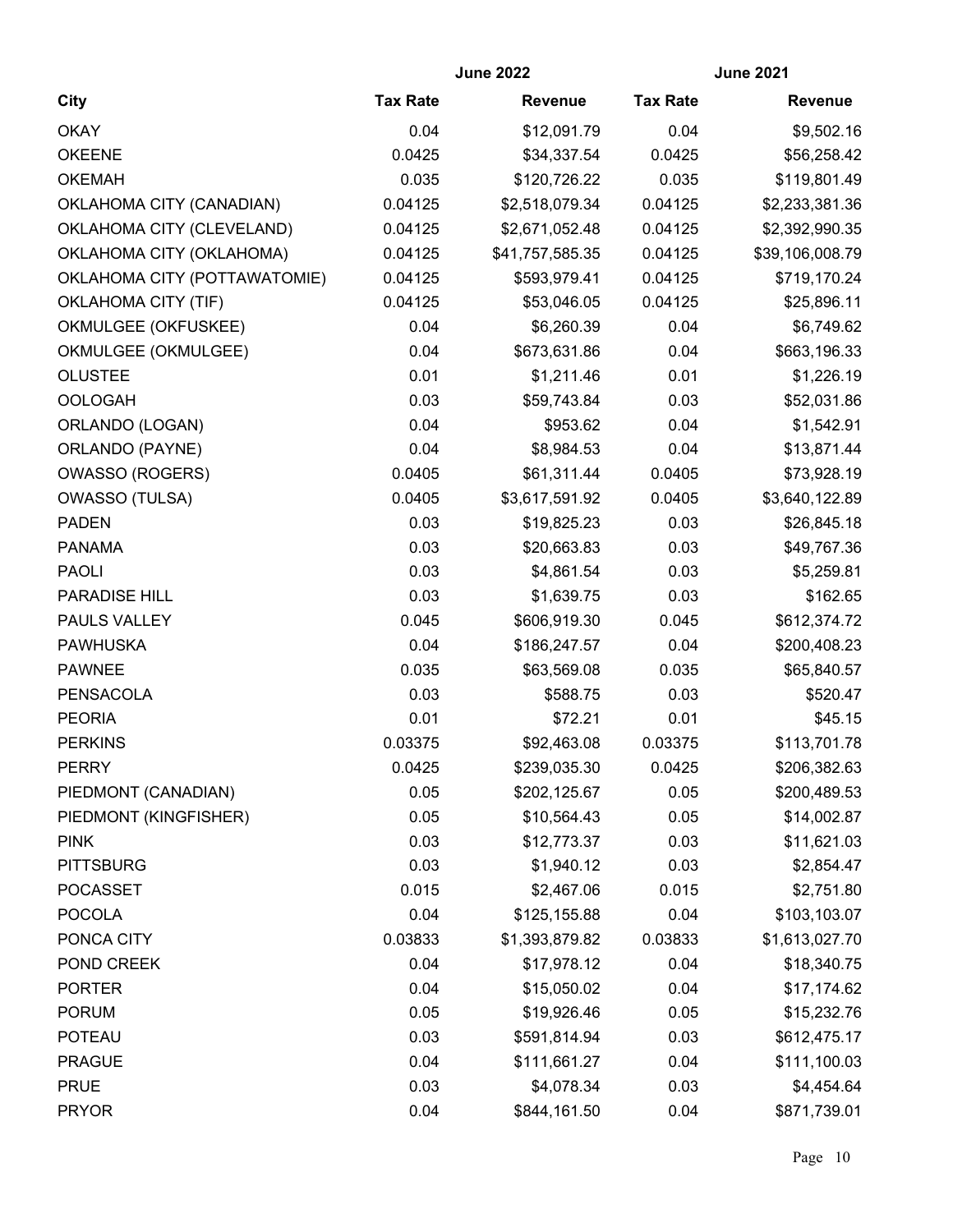|                             | <b>June 2022</b> |                | <b>June 2021</b> |                |
|-----------------------------|------------------|----------------|------------------|----------------|
| City                        | <b>Tax Rate</b>  | <b>Revenue</b> | <b>Tax Rate</b>  | <b>Revenue</b> |
| PURCELL (CLEVELAND)         | 0.05             | \$8,185.15     | 0.05             | \$4,339.72     |
| PURCELL (MCCLAIN)           | 0.05             | \$630,969.53   | 0.05             | \$674,509.56   |
| <b>QUAPAW</b>               | 0.03             | \$8,589.75     | 0.03             | \$9,684.04     |
| <b>QUINTON</b>              | 0.03             | \$16,542.30    | 0.03             | \$16,426.49    |
| <b>RALSTON</b>              | 0.03             | \$1,414.91     | 0.03             | \$1,263.39     |
| <b>RAMONA</b>               | 0.02             | \$6,196.74     | 0.02             | \$6,106.18     |
| <b>RATLIFF CITY</b>         | 0.035            | \$41,023.65    | 0.035            | \$24,525.70    |
| <b>RATTAN</b>               | 0.035            | \$10,707.23    | 0.035            | \$10,762.89    |
| <b>RAVIA</b>                | 0.03             | \$3,814.26     | 0.03             | \$4,170.60     |
| <b>RED OAK</b>              | 0.03             | \$24,579.30    | 0.03             | \$20,244.48    |
| <b>RED ROCK</b>             | 0.05             | \$7,047.21     | 0.05             | \$4,800.89     |
| <b>RENFROW</b>              | 0.04             | \$315.28       | 0.04             | \$20.88        |
| <b>RENTIESVILLE</b>         | 0.04             | \$443.82       | 0.04             | \$103.70       |
| <b>REYDON</b>               | 0.02             | \$12,583.10    | 0.02             | \$851.35       |
| <b>RINGLING</b>             | 0.025            | \$10,480.75    | 0.025            | \$11,157.82    |
| <b>RINGWOOD</b>             | 0.03             | \$15,594.53    | 0.03             | \$15,811.43    |
| <b>RIPLEY</b>               | 0.03             | \$4,662.01     | 0.03             | \$2,742.28     |
| <b>ROCK ISLAND</b>          | 0.015            | \$3,693.78     | 0.015            | \$3,445.54     |
| <b>ROCKY</b>                | 0.03             | \$1,456.95     | 0.03             | \$2,306.88     |
| <b>ROFF</b>                 | 0.045            | \$35,335.26    | 0.045            | \$20,173.90    |
| <b>ROLAND</b>               | 0.04             | \$164,035.18   | 0.04             | \$193,857.81   |
| <b>ROOSEVELT</b>            | 0.03             | \$2,558.95     | 0.03             | \$4,391.71     |
| <b>RUSH SPRINGS</b>         | 0.045            | \$31,607.24    | 0.045            | \$37,028.05    |
| <b>RYAN</b>                 | 0.03             | \$8,828.99     | 0.03             | \$9,930.68     |
| <b>SALINA</b>               | 0.04             | \$50,054.74    | 0.04             | \$56,551.54    |
| <b>SALLISAW</b>             | 0.04             | \$596,393.16   | 0.04             | \$637,535.44   |
| SAND SPRINGS (OSAGE)        | 0.0405           | \$26,836.07    | 0.0405           | \$44,887.60    |
| <b>SAND SPRINGS (TULSA)</b> | 0.0405           | \$1,364,604.36 | 0.0405           | \$1,375,891.47 |
| SAPULPA (CREEK)             | 0.04             | \$1,225,858.82 | 0.04             | \$1,219,625.98 |
| SAPULPA (TULSA)             | 0.045            | \$260,179.37   | 0.045            | \$263,798.43   |
| <b>SASAKWA</b>              | 0.04             | \$2,116.67     | 0.04             | \$1,069.72     |
| <b>SAVANNA</b>              | 0.05             | \$18,234.21    | 0.05             | \$20,659.76    |
| <b>SAWYER</b>               | 0.01             | \$6,142.24     | 0.01             | \$3,097.97     |
| <b>SAYRE</b>                | 0.04             | \$158,253.54   | 0.04             | \$142,081.08   |
| <b>SCHULTER</b>             | 0.005            | \$363.78       | 0.005            | \$273.73       |
| SEILING (DEWEY COUNTY)      | 0.04             | \$99,175.68    | 0.04             | \$63,180.00    |
| SEILING (MAJOR COUNTY)      | 0.04             | \$30,159.12    | 0.04             | \$20,331.81    |
| <b>SEMINOLE</b>             | 0.04             | \$557,007.27   | 0.04             | \$556,023.45   |
| <b>SENTINEL</b>             | 0.03             | \$18,338.51    | 0.03             | \$15,571.87    |
| <b>SHADY POINT</b>          | 0.035            | \$12,444.46    | 0.035            | \$13,739.39    |
| <b>SHAMROCK</b>             | 0.03             | \$188.40       | 0.03             | \$224.80       |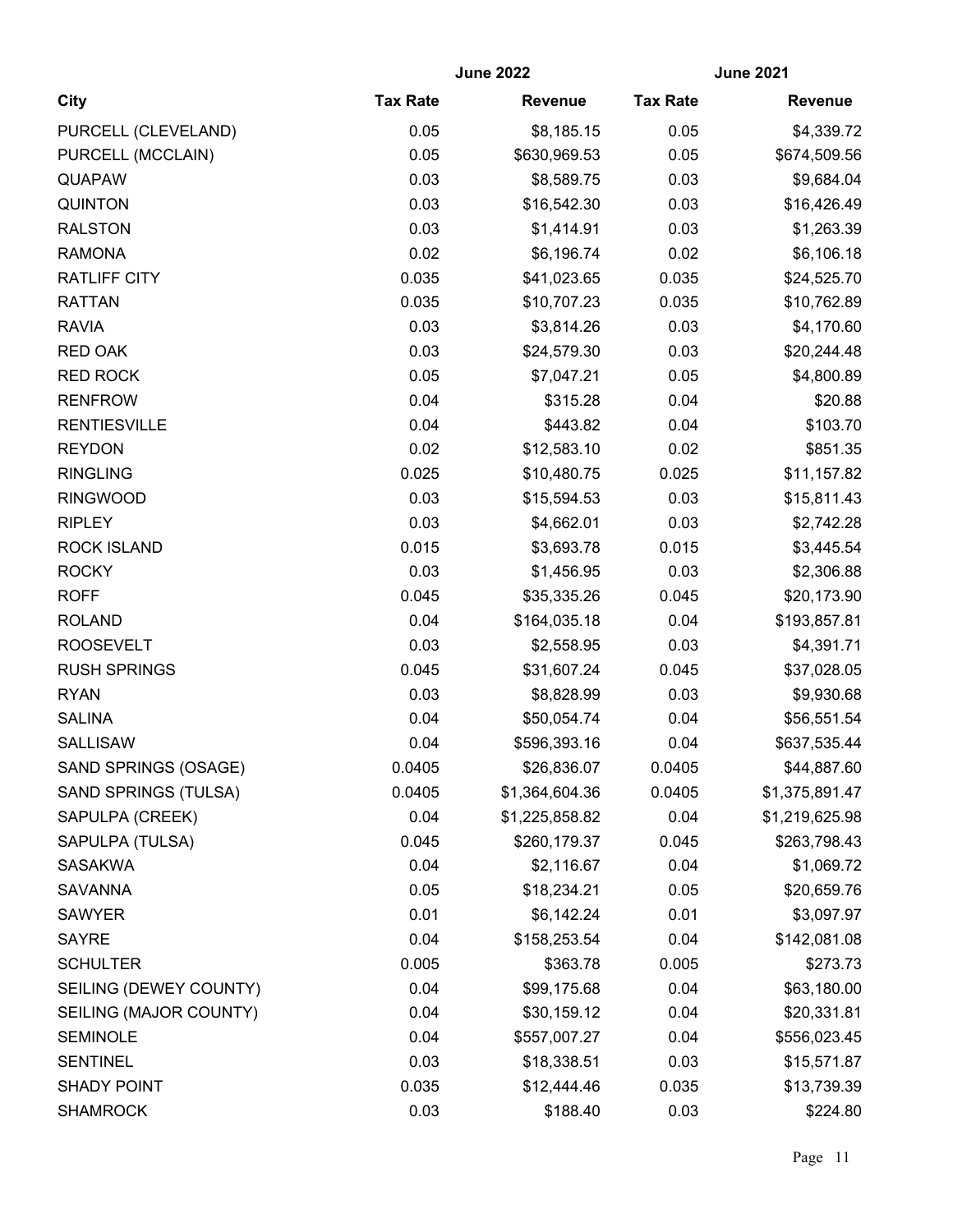|                                 | <b>June 2022</b> |                | <b>June 2021</b> |                |
|---------------------------------|------------------|----------------|------------------|----------------|
| <b>City</b>                     | <b>Tax Rate</b>  | <b>Revenue</b> | <b>Tax Rate</b>  | <b>Revenue</b> |
| <b>SHATTUCK</b>                 | 0.04             | \$73,289.59    | 0.04             | \$53,880.14    |
| <b>SHAWNEE</b>                  | 0.035            | \$2,214,723.13 | 0.035            | \$2,336,942.55 |
| <b>SHIDLER</b>                  | 0.02             | \$6,759.54     | 0.02             | \$7,575.23     |
| SKIATOOK (OSAGE)                | 0.035            | \$354,049.09   | 0.035            | \$347,243.93   |
| <b>SKIATOOK (TULSA)</b>         | 0.035            | \$72,835.57    | 0.035            | \$55,835.67    |
| <b>SLAUGHTERVILLE</b>           | 0.02             | \$25,592.59    | 0.02             | \$25,379.37    |
| <b>SLICK</b>                    | 0.03             | \$1,333.41     | 0.03             | \$1,927.76     |
| <b>SNYDER</b>                   | 0.04             | \$21,744.11    | 0.04             | \$18,841.29    |
| <b>SOPER</b>                    | 0.02             | \$2,722.60     | 0.02             | \$1,693.44     |
| SOUTH COFFEYVILLE               | 0.02             | \$10,434.19    | 0.02             | \$13,512.17    |
| <b>SPARKS</b>                   | 0.04             | \$1,636.59     | 0.04             | \$1,921.61     |
| SPAVINAW                        | 0.03             | \$8,278.70     | 0.03             | \$14,931.22    |
| <b>SPENCER</b>                  | 0.05             | \$98,763.59    | 0.05             | \$96,452.67    |
| <b>SPERRY</b>                   | 0.036            | \$30,847.68    | 0.036            | \$32,194.85    |
| SPERRY(OSAGE)                   | 0.036            | \$3,292.47     | 0.036            | \$3,386.94     |
| <b>SPIRO</b>                    | 0.03             | \$45,656.73    | 0.03             | \$54,003.22    |
| <b>SPORTSMEN ACRES</b>          | 0.03             | \$710.85       | 0.03             | \$794.65       |
| <b>SPRINGER</b>                 | 0.02             | \$9,236.54     | 0.02             | \$9,626.37     |
| <b>STERLING</b>                 | 0.03             | \$10,270.84    | 0.03             | \$12,001.90    |
| <b>STIGLER</b>                  | 0.035            | \$228,182.70   | 0.035            | \$238,315.82   |
| <b>STILLWATER</b>               | 0.035            | \$2,873,346.19 | 0.035            | \$2,860,893.32 |
| <b>STILWELL</b>                 | 0.0375           | \$263,744.81   | 0.035            | \$292,105.48   |
| <b>STONEWALL</b>                | 0.04             | \$24,701.86    | 0.04             | \$29,044.44    |
| <b>STRANG</b>                   | 0.02             | \$315.39       | 0.02             | \$300.03       |
| <b>STRATFORD</b>                | 0.04             | \$46,642.26    | 0.04             | \$46,907.87    |
| <b>STRINGTOWN</b>               | 0.03             | \$13,665.86    | 0.03             | \$6,219.87     |
| STROUD (CREEK)                  | 0.04             | \$0.00         | 0.04             | \$934.79       |
| STROUD (LINCOLN)                | 0.04             | \$144,336.06   | 0.04             | \$154,080.66   |
| <b>STUART</b>                   | 0.04             | \$9,297.52     | 0.04             | \$8,350.90     |
| <b>SULPHUR</b>                  | 0.03             | \$301,362.23   | 0.03             | \$284,863.00   |
| <b>SUMMIT</b>                   | 0.03             | \$488.77       | 0.03             | \$339.24       |
| SWEETWATER (BECKHAM)            | 0.01             | \$621.12       | 0.01             | \$443.24       |
| <b>SWEETWATER (ROGER MILLS)</b> | 0.01             | \$49.44        | 0.01             | \$107.06       |
| <b>TAFT</b>                     | 0.04             | \$9,636.08     | 0.04             | \$13,603.94    |
| <b>TAHLEQUAH</b>                | 0.0325           | \$1,049,659.42 | 0.0325           | \$1,115,312.19 |
| <b>TALALA</b>                   | 0.03             | \$9,692.54     | 0.03             | \$8,246.57     |
| <b>TALIHINA</b>                 | 0.03             | \$31,256.90    | 0.03             | \$33,520.27    |
| <b>TALOGA</b>                   | 0.03             | \$2,971.70     | 0.03             | \$3,749.35     |
| <b>TAMAHA</b>                   | 0.03             | \$175.03       | 0.03             | \$250.68       |
| <b>TATUMS</b>                   | 0.05             | \$1,417.88     | 0.05             | \$1,133.96     |
| <b>TECUMSEH</b>                 | 0.03             | \$124,674.50   | 0.03             | \$116,108.12   |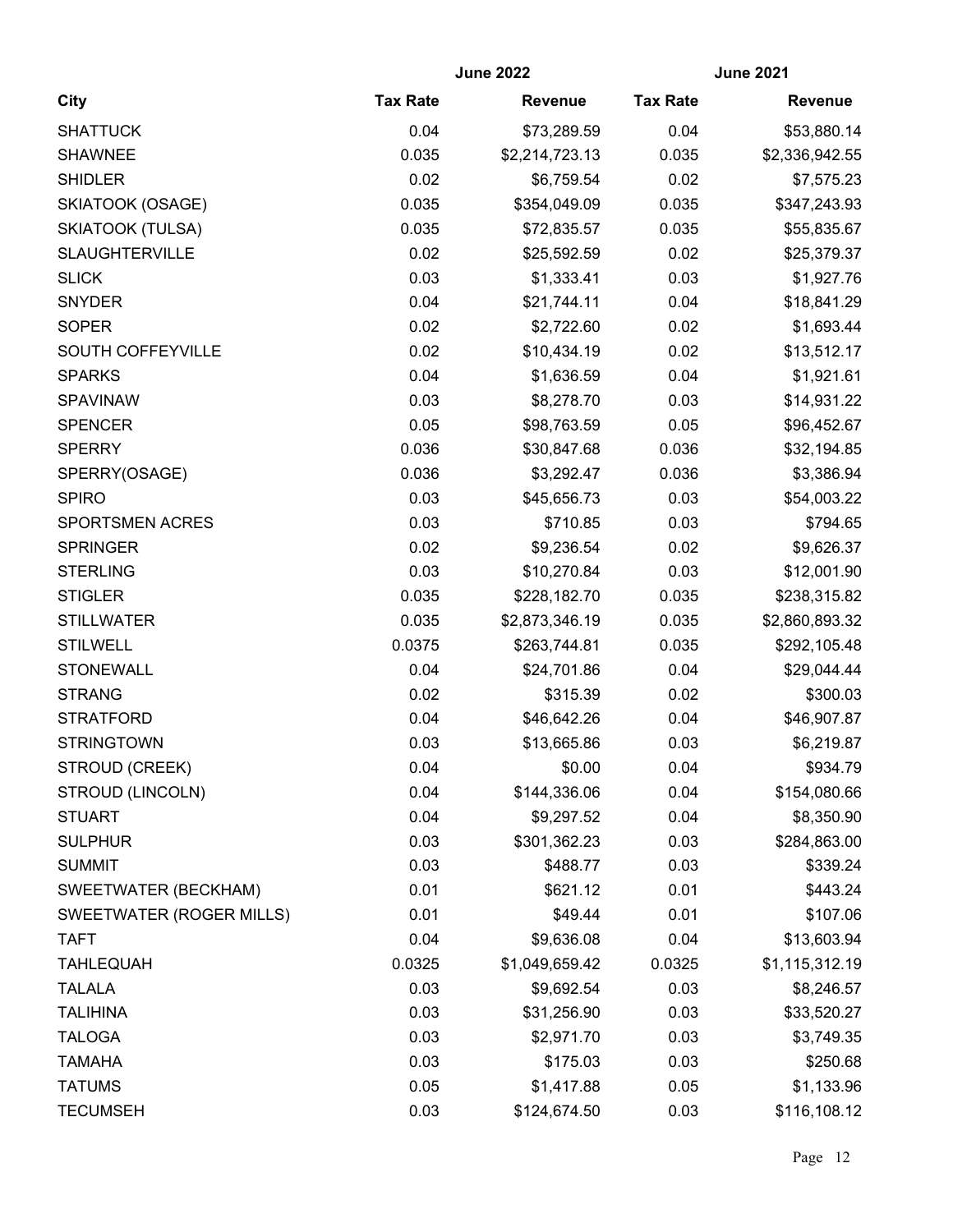| <b>City</b>          | <b>June 2022</b> |                 | <b>June 2021</b> |                 |
|----------------------|------------------|-----------------|------------------|-----------------|
|                      | <b>Tax Rate</b>  | <b>Revenue</b>  | <b>Tax Rate</b>  | <b>Revenue</b>  |
| <b>TEMPLE</b>        | 0.03             | \$11,529.48     | 0.03             | \$11,164.60     |
| <b>TERLTON</b>       | 0.02             | \$1,903.95      | 0.02             | \$1,782.22      |
| <b>TERRAL</b>        | 0.03             | \$2,276.05      | 0.03             | \$2,877.26      |
| <b>TEXHOMA</b>       | 0.03             | \$19,688.35     | 0.03             | \$18,773.07     |
| <b>TEXOLA</b>        | 0.01             | \$52.07         | 0.01             | \$38.72         |
| <b>THACKERVILLE</b>  | 0.02             | \$15,718.43     | 0.02             | \$8,182.78      |
| THE VILLAGE          | 0.045            | \$507,984.85    | 0.045            | \$497,346.64    |
| <b>THOMAS</b>        | 0.045            | \$49,028.36     | 0.045            | \$39,206.40     |
| <b>TIPTON</b>        | 0.04             | \$12,380.36     | 0.04             | \$7,564.57      |
| <b>TISHOMINGO</b>    | 0.03             | \$118,237.79    | 0.03             | \$97,074.90     |
| <b>TONKAWA</b>       | 0.045            | \$145,230.93    | 0.045            | \$141,815.27    |
| <b>TRIBBEY</b>       | 0.02             | \$884.02        | 0.02             | \$1,715.52      |
| <b>TRYON</b>         | 0.04             | \$5,500.51      | 0.04             | \$5,528.70      |
| TULSA (OSAGE)        | 0.0365           | \$88,433.61     | 0.0365           | \$135,817.53    |
| TULSA (TIF)          | 0.0365           | \$30,988.33     | 0.0365           | \$25,199.39     |
| <b>TULSA (TULSA)</b> | 0.0365           | \$27,483,188.86 | 0.0365           | \$26,240,837.10 |
| TULSA (WAGONER)      | 0.0365           | \$426,457.73    | 0.0365           | \$506,427.28    |
| <b>TUPELO</b>        | 0.03             | \$5,347.35      | 0.03             | \$5,362.29      |
| <b>TUSHKA</b>        | 0.035            | \$7,224.69      | 0.035            | \$7,058.57      |
| <b>TUTTLE</b>        | 0.045            | \$279,944.89    | 0.045            | \$261,474.58    |
| <b>TYRONE</b>        | 0.03             | \$3,267.57      | 0.03             | \$1,960.36      |
| <b>UNION CITY</b>    | 0.04             | \$71,452.91     | 0.04             | \$48,723.66     |
| <b>VALLEY BROOK</b>  | 0.03             | \$14,806.16     | 0.03             | \$14,542.97     |
| VALLIANT             | 0.03             | \$68,763.36     | 0.03             | \$62,321.79     |
| <b>VELMA</b>         | 0.04             | \$43,157.58     | 0.04             | \$43,553.34     |
| <b>VERA</b>          | 0.02             | \$1,389.19      | 0.02             | \$1,473.74      |
| <b>VERDEN</b>        | 0.0375           | \$10,479.98     | 0.0375           | \$9,702.35      |
| <b>VERDIGRIS</b>     | 0.03             | \$63,496.37     | 0.03             | \$75,226.05     |
| <b>VERNON</b>        | 0.04             | \$93.17         | 0.04             | \$63.99         |
| <b>VIAN</b>          | 0.04             | \$52,884.29     | 0.04             | \$55,902.15     |
| <b>VICI</b>          | 0.04             | \$23,867.72     | 0.04             | \$22,585.87     |
| <b>VINITA</b>        | 0.03             | \$302,869.62    | 0.03             | \$315,894.81    |
| <b>WAGONER</b>       | 0.04             | \$365,194.83    | 0.04             | \$375,861.74    |
| WAINWRIGHT           | 0.04             | \$64.71         | 0.04             | \$351.39        |
| <b>WAKITA</b>        | 0.04             | \$5,504.77      | 0.04             | \$4,278.04      |
| <b>WALTERS</b>       | 0.03             | \$39,621.44     | 0.03             | \$40,174.09     |
| <b>WANETTE</b>       | 0.035            | \$3,863.60      | 0.035            | \$2,869.74      |
| <b>WANN</b>          | 0.02             | \$1,333.39      | 0.02             | \$711.86        |
| <b>WAPANUCKA</b>     | 0.015            | \$3,408.20      | 0.015            | \$2,860.80      |
| <b>WARNER</b>        | 0.04             | \$74,660.84     | 0.04             | \$64,605.37     |
| <b>WARR ACRES</b>    | 0.04             | \$557,922.69    | 0.04             | \$559,954.68    |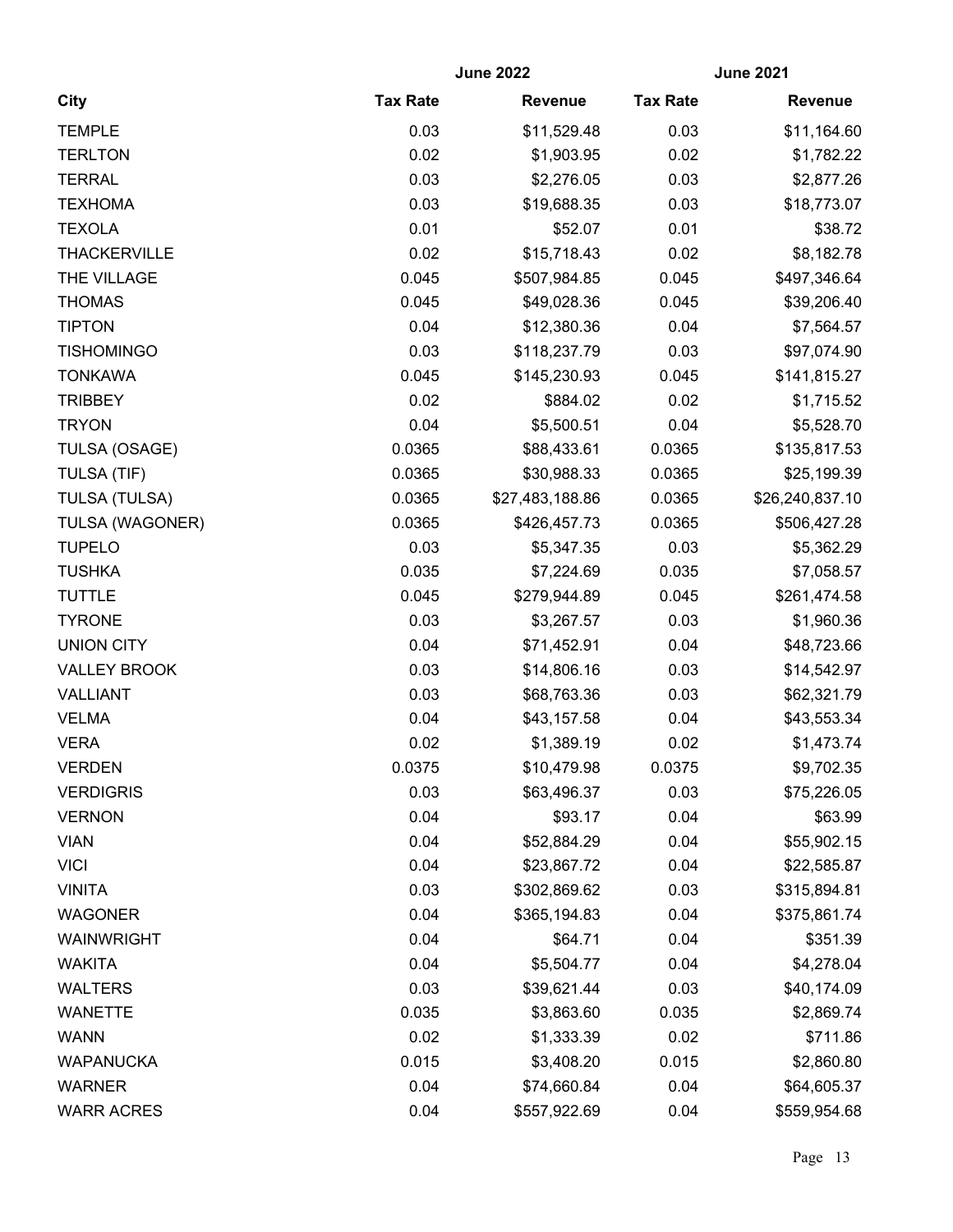|                            | <b>June 2022</b> |                  | <b>June 2021</b> |                  |
|----------------------------|------------------|------------------|------------------|------------------|
| City                       | <b>Tax Rate</b>  | <b>Revenue</b>   | <b>Tax Rate</b>  | <b>Revenue</b>   |
| <b>WASHINGTON</b>          | 0.04             | \$16,557.63      | 0.04             | \$10,799.71      |
| <b>WATONGA</b>             | 0.05             | \$169,720.83     | 0.05             | \$165,643.06     |
| <b>WATTS</b>               | 0.04             | \$5,467.65       | 0.04             | \$2,830.21       |
| <b>WAUKOMIS</b>            | 0.04             | \$17,945.81      | 0.04             | \$19,694.35      |
| <b>WAURIKA</b>             | 0.03             | \$40,349.85      | 0.03             | \$36,251.86      |
| <b>WAYNE</b>               | 0.035            | \$20,833.46      | 0.035            | \$20,838.91      |
| <b>WAYNOKA</b>             | 0.04             | \$35,165.11      | 0.04             | \$37,550.74      |
| <b>WEATHERFORD</b>         | 0.045            | \$1,036,029.42   | 0.045            | \$1,002,489.24   |
| <b>WEBBERS FALLS</b>       | 0.055            | \$53,156.42      | 0.055            | \$46,209.95      |
| <b>WELCH</b>               | 0.03             | \$15,232.50      | 0.03             | \$13,364.35      |
| <b>WELEETKA</b>            | 0.04             | \$15,066.06      | 0.04             | \$18,295.82      |
| <b>WELLSTON</b>            | 0.04             | \$32,564.30      | 0.04             | \$29,224.31      |
| <b>WEST SILOAM SPRINGS</b> | 0.0475           | \$84,400.15      | 0.0475           | \$77,276.33      |
| <b>WESTPORT</b>            | 0.025            | \$703.71         | 0.025            | \$636.42         |
| <b>WESTVILLE</b>           | 0.0375           | \$47,782.29      | 0.0375           | \$46,878.80      |
| <b>WETUMKA</b>             | 0.05             | \$58,129.36      | 0.05             | \$38,189.34      |
| <b>WEWOKA</b>              | 0.04             | \$72,176.78      | 0.04             | \$87,035.80      |
| <b>WHITEFIELD</b>          | 0.03             | \$6,950.31       | 0.03             | \$4,649.94       |
| <b>WILBURTON</b>           | 0.035            | \$140,191.24     | 0.035            | \$133,725.50     |
| <b>WILLOW</b>              | 0.02             | \$1,268.86       | 0.02             | \$408.51         |
| <b>WILSON</b>              | 0.04             | \$49,693.65      | 0.04             | \$49,011.68      |
| <b>WISTER</b>              | 0.03             | \$30,570.28      | 0.03             | \$22,729.39      |
| <b>WOODWARD</b>            | 0.04             | \$1,123,465.45   | 0.04             | \$1,043,206.04   |
| <b>WRIGHT CITY</b>         | 0.03             | \$14,641.38      | 0.03             | \$12,608.61      |
| <b>WYANDOTTE</b>           | 0.03             | \$9,461.32       | 0.03             | \$8,430.72       |
| <b>WYNNEWOOD</b>           | 0.04             | \$62,052.64      | 0.04             | \$137,903.10     |
| <b>WYNONA</b>              | 0.04             | \$6,182.60       | 0.04             | \$3,170.37       |
| YALE                       | 0.04             | \$23,134.54      | 0.04             | \$27,224.22      |
| <b>YEAGER</b>              | 0.03             | \$51.65          | 0.03             | \$71.74          |
| <b>YUKON</b>               | 0.04             | \$2,399,139.94   | 0.04             | \$2,154,591.66   |
| <b>Total</b>               |                  | \$190,246,454.08 |                  | \$183,157,925.78 |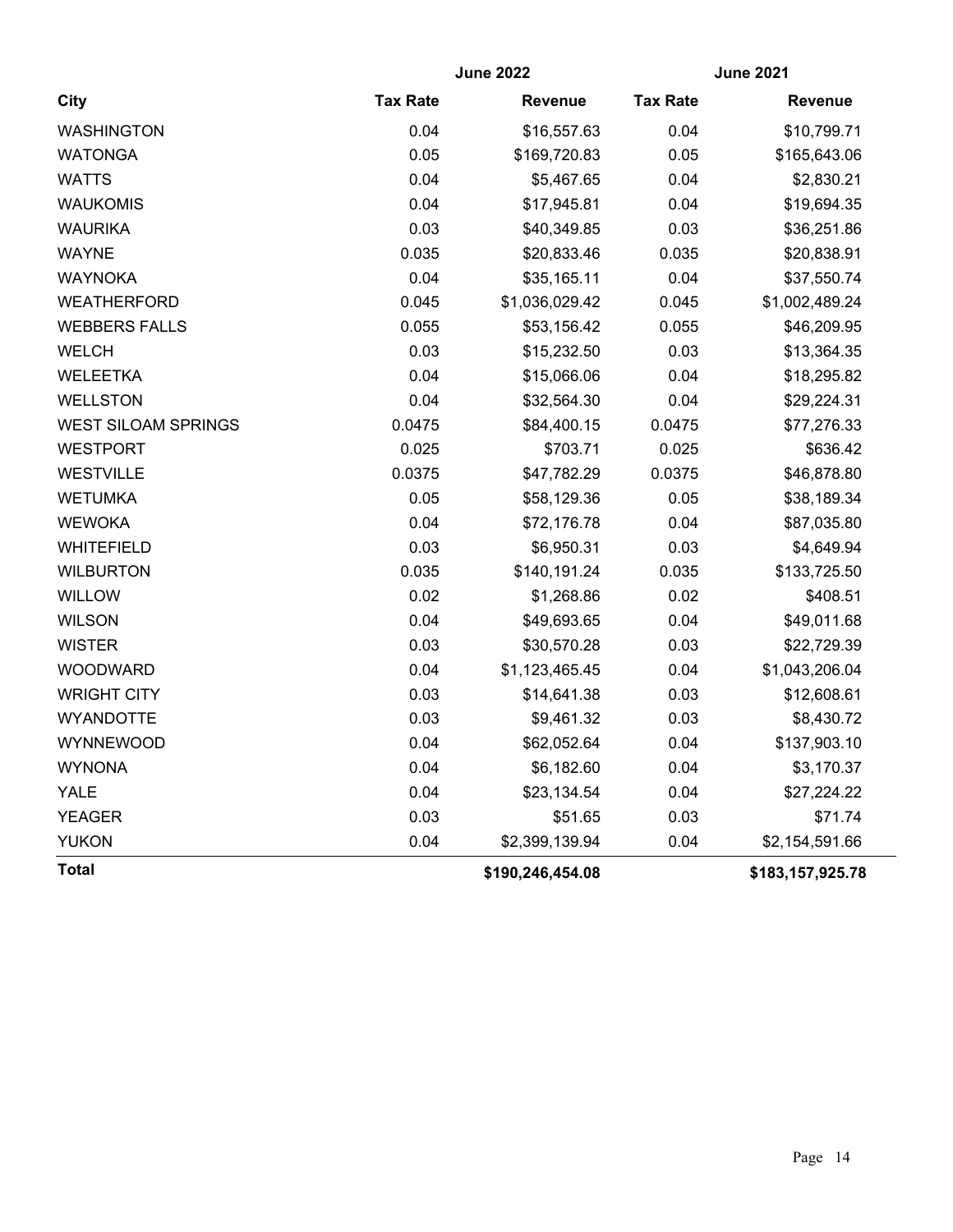|                         | <b>June 2022</b> |                | <b>June 2021</b> |                |
|-------------------------|------------------|----------------|------------------|----------------|
| County                  | <b>Tax Rate</b>  | <b>Revenue</b> | <b>Tax Rate</b>  | <b>Revenue</b> |
| <b>ADAIR COUNTY</b>     | 0.0175           | \$201,658.04   | 0.0175           | \$208,664.37   |
| ALFALFA COUNTY          | 0.02             | \$91,529.74    | 0.02             | \$95,573.71    |
| <b>ATOKA COUNTY</b>     | 0.0175           | \$247,670.06   | 0.0175           | \$208,733.63   |
| <b>BEAVER COUNTY</b>    | 0.02             | \$69,882.43    | 0.02             | \$52,520.85    |
| <b>BECKHAM COUNTY</b>   | 0.0035           | \$128,942.97   | 0.0035           | \$122,770.25   |
| <b>BLAINE COUNTY</b>    | 0.00875          | \$324,689.16   | 0.00875          | \$93,322.23    |
| <b>BRYAN COUNTY</b>     | 0.005            | \$285,955.47   | 0.005            | \$279,842.33   |
| <b>CADDO COUNTY</b>     | 0.015            | \$292,045.59   | 0.015            | \$279,048.88   |
| <b>CANADIAN COUNTY</b>  | 0.0035           | \$810,486.65   | 0.0035           | \$650,581.41   |
| <b>CARTER COUNTY</b>    | 0.00875          | \$801,281.31   | 0.00875          | \$781,520.78   |
| <b>CHEROKEE COUNTY</b>  | 0.0175           | \$724,579.14   | 0.0175           | \$787,349.31   |
| <b>CHOCTAW COUNTY</b>   | 0.02             | \$270,228.54   | 0.02             | \$261,305.34   |
| <b>CIMARRON COUNTY</b>  | 0.02             | \$41,169.08    | 0.02             | \$27,783.56    |
| <b>CLEVELAND COUNTY</b> | 0.00125          | \$484,170.68   | 0.00125          | \$434,783.84   |
| <b>COAL COUNTY</b>      | 0.02             | \$69,932.51    | 0.02             | \$93,534.27    |
| <b>COMANCHE COUNTY</b>  | 0.00375          | \$484,818.29   | 0.00375          | \$485,444.90   |
| <b>COTTON COUNTY</b>    | 0.02             | \$58,539.61    | 0.02             | \$51,647.35    |
| <b>CRAIG COUNTY</b>     | 0.02             | \$307,587.78   | 0.02             | \$327,401.29   |
| <b>CREEK COUNTY</b>     | 0.01167          | \$745,775.33   | 0.01             | \$606,011.62   |
| <b>CUSTER COUNTY</b>    | 0.005            | \$226,085.51   | 0.005            | \$241,809.16   |
| <b>DELAWARE COUNTY</b>  | 0.014            | \$636,344.80   | 0.014            | \$674,903.93   |
| DEWEY COUNTY            | 0.0175           | \$236,495.21   | 0.0175           | \$100,784.00   |
| <b>ELLIS COUNTY</b>     | 0.02             | \$301,482.65   | 0.02             | \$103,508.60   |
| <b>GARFIELD COUNTY</b>  | 0.0035           | \$290,097.83   | 0.0035           | \$312,892.04   |
| <b>GARVIN COUNTY</b>    | 0.0075           | \$323,255.40   | 0.0075           | \$288,931.68   |
| <b>GRADY COUNTY</b>     | 0.0075           | \$658,404.47   | 0.0075           | \$543,832.46   |
| <b>GRANT COUNTY</b>     | 0.0125           | \$55,422.90    | 0.0125           | \$41,675.79    |
| <b>GREER COUNTY</b>     | 0.02             | \$49,578.87    | 0.02             | \$45,240.09    |
| <b>HARMON COUNTY</b>    | 0.03             | \$33,059.83    | 0.03             | \$34,487.04    |
| <b>HARPER COUNTY</b>    | 0.02             | \$65,405.57    | 0.02             | \$44,950.53    |
| <b>HASKELL COUNTY</b>   | 0.02             | \$188,628.59   | 0.02             | \$193,856.86   |
| <b>HUGHES COUNTY</b>    | 0.01             | \$124,789.11   | 0.01             | \$94,733.22    |
| <b>JACKSON COUNTY</b>   | 0.01125          | \$315,794.07   | 0.00625          | \$182,261.48   |
| JEFFERSON COUNTY        | 0.02             | \$88,004.81    | 0.02             | \$58,772.82    |
| <b>JOHNSTON COUNTY</b>  | 0.02             | \$131,296.77   | 0.02             | \$143,912.13   |
| <b>KAY COUNTY</b>       | 0.00917          | \$482,081.63   | 0.00917          | \$567,995.73   |
| KINGFISHER COUNTY       | 0.0125           | \$577,081.24   | 0.0125           | \$708,469.63   |
| KIOWA COUNTY            | 0.005            | \$31,806.72    | 0.005            | \$30,821.50    |
| <b>LATIMER COUNTY</b>   | 0.015            | \$111,014.17   | 0.0175           | \$109,405.30   |
| LEFLORE COUNTY          | 0.02             | \$777,755.34   | 0.02             | \$799,440.36   |
| <b>LINCOLN COUNTY</b>   | 0.01             | \$313,097.21   | 0.01             | \$235,883.46   |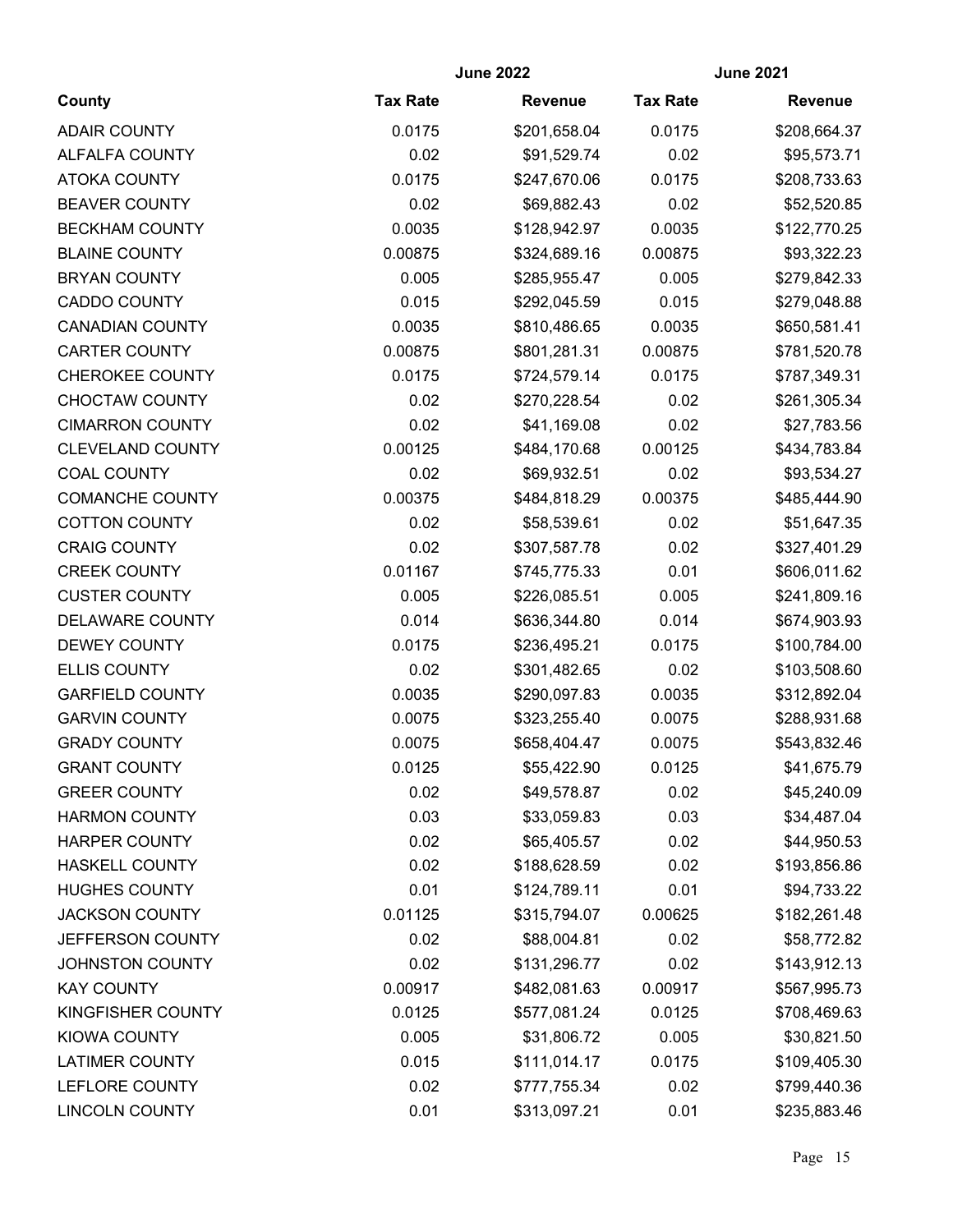|                          | <b>June 2022</b> |                 | <b>June 2021</b> |                 |
|--------------------------|------------------|-----------------|------------------|-----------------|
| County                   | <b>Tax Rate</b>  | <b>Revenue</b>  | <b>Tax Rate</b>  | <b>Revenue</b>  |
| <b>LOGAN COUNTY</b>      | 0.0075           | \$322,380.12    | 0.0075           | \$299,439.31    |
| LOVE COUNTY              | 0.025            | \$524,738.69    | 0.025            | \$332,123.96    |
| <b>MAJOR COUNTY</b>      | 0.0175           | \$213,478.64    | 0.0175           | \$171,134.49    |
| <b>MARSHALL COUNTY</b>   | 0.02             | \$409,109.72    | 0.02             | \$403,501.46    |
| <b>MAYES COUNTY</b>      | 0.01375          | \$581,383.02    | 0.01375          | \$602,529.57    |
| <b>MCCLAIN COUNTY</b>    | 0.005            | \$293,977.05    | 0.005            | \$253,676.20    |
| <b>MCCURTAIN COUNTY</b>  | 0.0175           | \$1,094,532.11  | 0.0175           | \$876,236.10    |
| MCINTOSH COUNTY          | 0.02             | \$469,370.00    | 0.02             | \$451,673.19    |
| <b>MURRAY COUNTY</b>     | 0.02             | \$370,970.72    | 0.02             | \$363,526.41    |
| MUSKOGEE COUNTY          | 0.0065           | \$535,313.33    | 0.0065           | \$533,213.74    |
| NOBLE COUNTY             | 0.015            | \$144,592.59    | 0.015            | \$112,041.91    |
| NOWATA COUNTY            | 0.02             | \$103,007.16    | 0.02             | \$93,916.14     |
| OKFUSKEE COUNTY          | 0.02             | \$166,262.85    | 0.02             | \$143,622.25    |
| <b>OKMULGEE COUNTY</b>   | 0.01583          | \$472,167.24    | 0.01583          | \$474,451.18    |
| <b>OSAGE COUNTY</b>      | 0.0125           | \$455,779.33    | 0.0125           | \$718,204.47    |
| OTTAWA COUNTY            | 0.0135           | \$364,801.23    | 0.0135           | \$372,363.44    |
| PAWNEE COUNTY            | 0.0125           | \$131,717.12    | 0.02             | \$217,356.33    |
| PAYNE COUNTY             | 0.00813          | \$961,912.36    | 0.00813          | \$918,056.63    |
| PITTSBURG COUNTY         | 0.015            | \$913,266.10    | 0.015            | \$792,393.33    |
| PONTOTOC COUNTY          | 0.00875          | \$455,267.98    | 0.00875          | \$457,556.25    |
| POTTAWATOMIE COUNTY      | 0.01495          | \$1,254,107.56  | 0.01495          | \$1,375,792.02  |
| PUSHMATAHA COUNTY        | 0.02             | \$153,210.65    | 0.02             | \$123,425.31    |
| ROGER MILLS COUNTY       | 0.015            | \$62,534.20     | 0.015            | \$31,178.19     |
| <b>ROGERS COUNTY</b>     | 0.01833          | \$1,754,730.00  | 0.01833          | \$1,789,663.68  |
| <b>SEMINOLE COUNTY</b>   | 0.0125           | \$298,394.28    | 0.0125           | \$290,948.43    |
| SEQUOYAH COUNTY          | 0.01417          | \$428,370.23    | 0.01417          | \$488,789.03    |
| STEPHENS COUNTY          | 0.007            | \$398,184.60    | 0.007            | \$357,068.90    |
| <b>TEXAS COUNTY</b>      | 0.0145           | \$329,792.68    | 0.0145           | \$294,263.03    |
| <b>TILLMAN COUNTY</b>    | 0.02             | \$57,998.47     | 0.02             | \$60,614.84     |
| <b>TULSA COUNTY</b>      | 0.00367          | \$4,257,282.11  | 0.00367          | \$4,066,868.90  |
| <b>WAGONER COUNTY</b>    | 0.013            | \$863,198.80    | 0.013            | \$846,268.63    |
| <b>WASHINGTON COUNTY</b> | 0.01             | \$629,800.92    | 0.01             | \$641,573.07    |
| <b>WASHITA COUNTY</b>    | 0.02             | \$167,151.88    | 0.02             | \$134,924.71    |
| WOODS COUNTY             | 0.005            | \$65,896.27     | 0.005            | \$74,202.38     |
| WOODWARD COUNTY          | 0.009            | \$300,840.57    | 0.009            | \$287,693.60    |
| <b>Total</b>             |                  | \$32,463,445.66 |                  | \$30,856,698.81 |